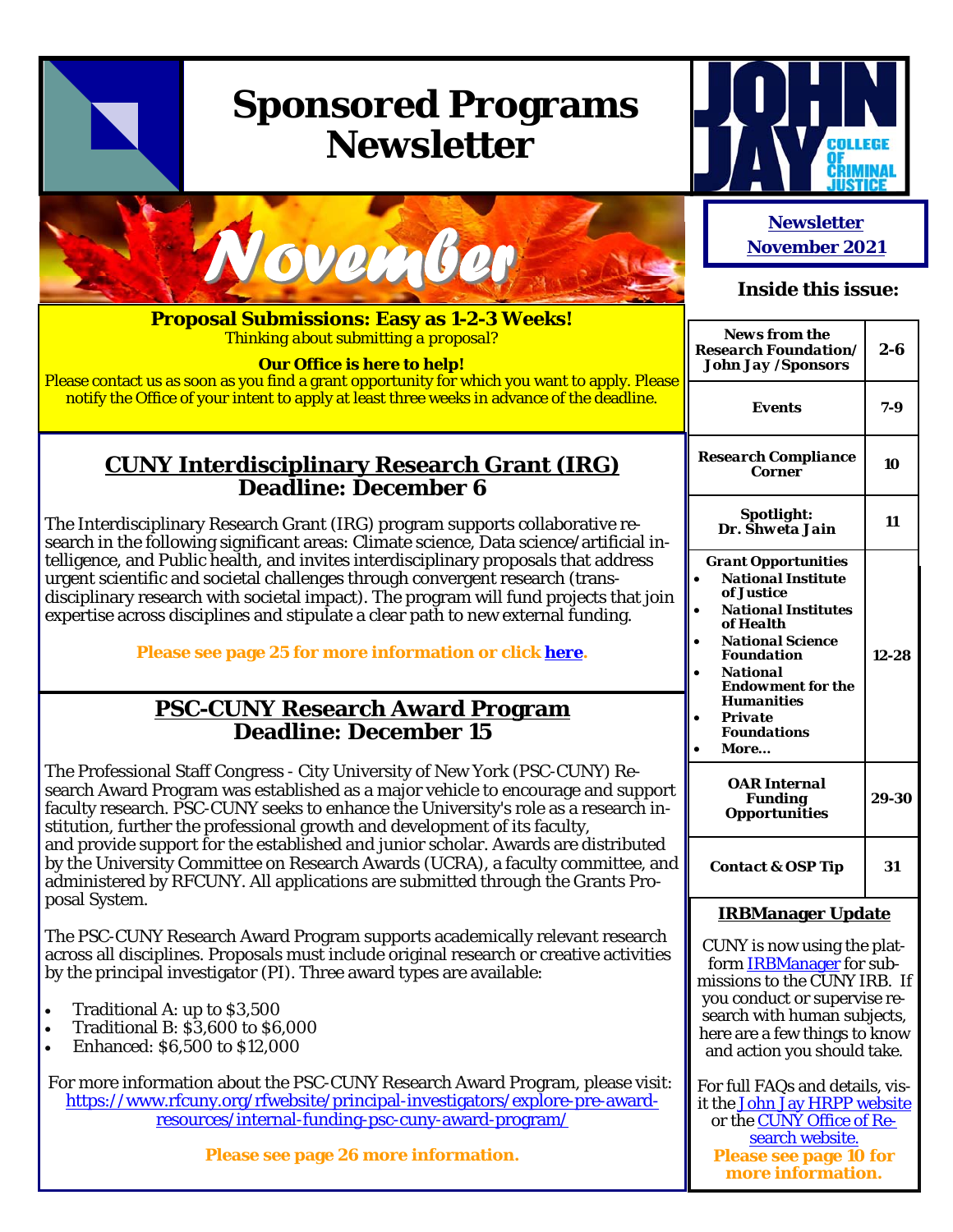**Sponsored Programs Newsletter** 



**RESEARCH FOUNDATION CUNY** 



# **Did You Know?**

Forgotten or do not have an RF logon ID? Please email weblogonid@rfcuny.org to obtain this information, and to gain access to the RFCUNY web pages and E-systems.

*<u>Property Contracts</u>* 

...........

Planning to buy a computer on your RF-sponsored project? Please contact these representatives. By doing so you will be able to secure educational pricing and sales tax exemption.

For Dell Computers, contact: Terri Lehenbauer, Senior Sales Representative – Education Sales Toll free + 877-671-3355 x 5139266 Direct: 512-513-9266| Terri\_Lehenbauer@dell.com

The Apple sales rep for CUNY is Dave Koffskey, (512) 674-6871 koffskey@apple.com www.apple.com/education

- All purchases made through the RF are exempt from sales tax in NY, NJ, FL, IL, MO, OH, RI and TN. The RF is also exempt from NYC Hotel Occupancy taxes. Make sure to call the front desk to let them know that you are tax exempt and find out if they need additional information. If you have a p-card, check the upper left hand side for RF's tax exempt number. If you need a copy of the tax exempt form, contact Angela Reyes at anreyes@jjay.cuny.edu.
- The maximum amount of annual leave an RF employee may be permitted to carry-over into subsequent calendar years will be 175 hours. PIs should work with their project employees to work down their annual leave accruals.
- Fringe rates for RF staff will decrease on 4/1/22: the Full Time and Part Time A fringe rate will decrease to 36.5% and the Part Time B rate to 8% (+ 0.34% MTA tax). CUNY has announced that the release time fringe benefit rate will increase to 51.7% effective 7/1/22.



## **Transition from Everbridge VaxPass to Cleared4 for Research Foundation Employees**

CUNY is moving, for Research Foundation vaccinated employees, from the Everbridge Vaxpass system to the Cleared4 "CUNY Access Pass." The new CUNY Access Pass will assist in providing you with vaccine confirmation when needed to enter a CUNY campus, office, or building. Those Research Foundation employees who have provided vaccine information and received approval have been uploaded into Cleared4 and you will soon be getting your welcome email asking you to complete your registration to receive your CUNY Access Pass. We recommend that you attain it as soon as possible as the Everbridge VaxPass will no longer be accepted at CUNY points of entry after September 27th.

In order to register with Cleared4, you must:

- 1. Find the email sent to your primary email account from no-
- reply@cleared4work.com entitled Cleared for CUNY Access
- 2. Click on the personal link in the email to begin registration with Cleared 4
- 3. Once in Cleared4, read and accept the disclaimer
- 4. Provide the personal information requested
- 5. Click on the "Show Access Pass" button to attain your Cleared4 pass

Once you have registered for your Cleared4 pass (also referred to as the CUNY Access Pass, Cleared for CUNY Access Pass or GreenPass), you can then delete your Everbridge VaxPass as it will no longer be accepted as proof of vaccination at CUNY entry points.

See CUNY Access - Cleared4 Guide for Vaccinated CUNY Students, Faculty and Staff in CUNY IT Help for information on setting up and using Cleared4 instead of Everbridge VaxPass. Cleared4 FAQs are available in CUNY IT Help as well. These guidelines also apply to Research Foundation employees transitioning to Cleared4. If you have other questions, send an email to **HRESManagement@rfcuny.org.** 

## **Paid Time Off for COVID-19 Vaccinations for Research Foundation Employees**

RF will permit up to four (4) hours of paid time off per COVID-19 vaccine injection for **full and part time employees** who are vaccinated during their scheduled work time.

While you are not required to get permission to schedule a vaccination during work time, please be sure to notify your supervisor once you have an appointment, when practicable. Record your appointment(s) on your timesheet under the "Other Paid" column and then select "COVID-19 Vaccine" from the dropdown menu options. Provide documentation for the appointment(s) to your RF Payroll Coordinator via the email below.

If you have any questions, please contact your RF Payroll Coordinator at HRPayroll@rfcuny.org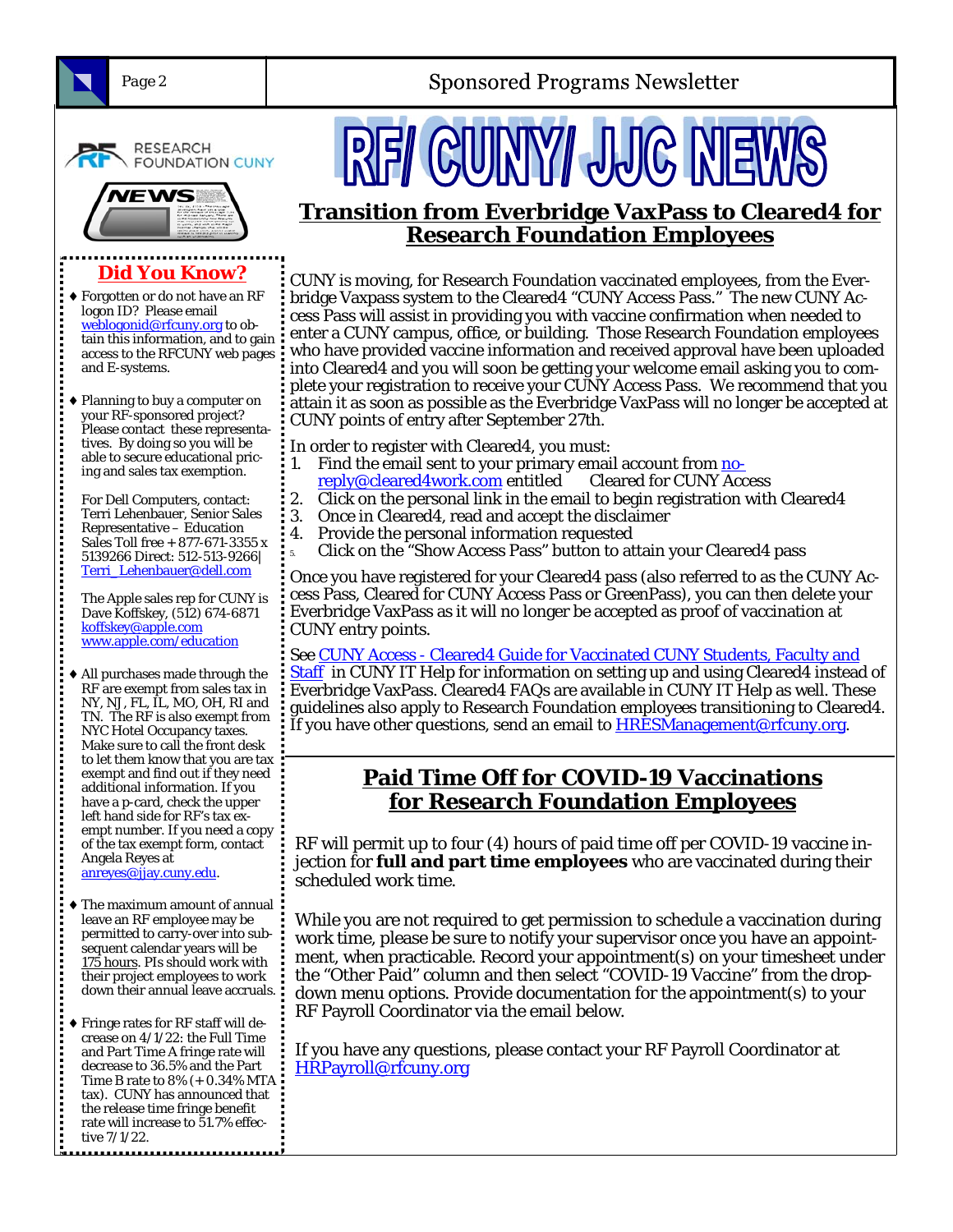

# **NSF Revises its Proposal & Award Policies & Procedures Guide (PAPPG)**

Effective October 4, 2021, the National Science Foundation (NSF) made a number of system updates for proposals submitted in Research.gov, FastLane, and Grants.gov in accordance with the implementation of the *Proposal & Award Policies & Procedures Guide* (PAPPG) (NSF **22-1**). Please see the list of PAPPG (NSF **22-1**) **significant changes and clarifications** for all of the updates. New proposal and submission types were also enabled in the Research.gov Proposal Submission System. Some highlights: include:

### **Updates to NSF-approved Biographical Sketch and Current and Pending Support Formats**

- The NSF-approved biographical sketch and current and pending support formats were updated to incorporate revisions in the PAPPG (NSF **22-1**) and must be used for proposals submitted or due on or after Oct. 4, 2021.
- The current formats are posted on the NSF **biographical sketch** and **current and pending support** websites. Updated system-related Frequently Asked Questions (FAQs) are also available: **FAQs on using SciENcv** and **FAQs on using NSF fillable PDF**. SciENcv documents created using the previous version (i.e., NSF 20- 1) prior to October 4th are automatically converted in SciENcv to the current version after October 4th.
- Biographical sketch format updates include increasing the page limit from two to three pages.
- Current and pending support format updates include the addition of new sections for information on objectives and overlap with other projects to help NSF and reviewers assess overlap/duplication.
- Research.gov, FastLane, and Grants.gov will generate a compliance error message if a proposer or grantee attempts to upload a prior version of the biographical sketch or current and pending support formats.

#### **Research.gov Proposal Submission System Enhancements**

NEW!

- New automated compliance checks and associated error and warning messages for the enabled proposal and submission types were also implemented. Error messages will prohibit proposal submission to NSF.
- All supported proposal and submission types as well as associated compliance checks are also enabled in the Research.gov Proposal Preparation Demo Site.
- New FAQs were added to the Research.gov **About Proposal Preparation and Submission** page, and the **Proposal Submission Capabilities** page has been updated to reflect the latest development updates.
- Research.gov proposal features continue to expand to support the transition of all proposal preparation and submission functionality from FastLane to Research.gov by a target date of December 31, 2022.

**Questions?** IT system -related questions should be directed to the NSF Help Desk at 800-381-1532 or to **rgov@nsf.gov**. Policy-related questions should be directed to **policy@nsf.gov**.

### **NSF Announces Enhancements to the Research.gov Proposal Submission System, NSF Public Access Repository, and NSF.gov Award Search**

Effective November 22, 2021, the National Science Foundation (NSF) enhanced the Research.gov Proposal Submission System, NSF Public Access Repository, and NSF.gov Award Search. Some highlights include: **Research.gov Proposal Submission System** 

#### Preliminary proposals and full proposals related to a preliminary proposal are now supported in Research.gov. The program solicitation will clearly state whether Research.gov is available for submission.

 NSF is transitioning all proposal preparation and submission from FastLane to Research.gov by a target date of December 31, 2022.

#### **NSF Public Access Repository (NSF-PAR) Enhancements**

- NSF-PAR functionality has expanded with the ability for PIs and co-PIs to include NSF-funded datasets in the PAR and associate them with NSF Award IDs as part of a PAR 2.0 pilot.
- Dataset reporting in NSF project reports remains optional and adding datasets to the NSF-PAR is currently voluntary. Automatic population of NSF-PAR datasets into NSF project reports will be enabled in 2022.

#### **NSF.gov Award Search Enhancements**

 NSF has added a predefined "American Rescue Plan Awards" search to the features of **Award Search** to quickly and easily identify NSF awards that include funding from the American Rescue Plan Act of 2021.

**Questions?** IT system -related questions should be directed to the NSF Help Desk at 800-381-1532 or to **rgov@nsf.gov**. Policy-related questions should be directed to **policy@nsf.gov**.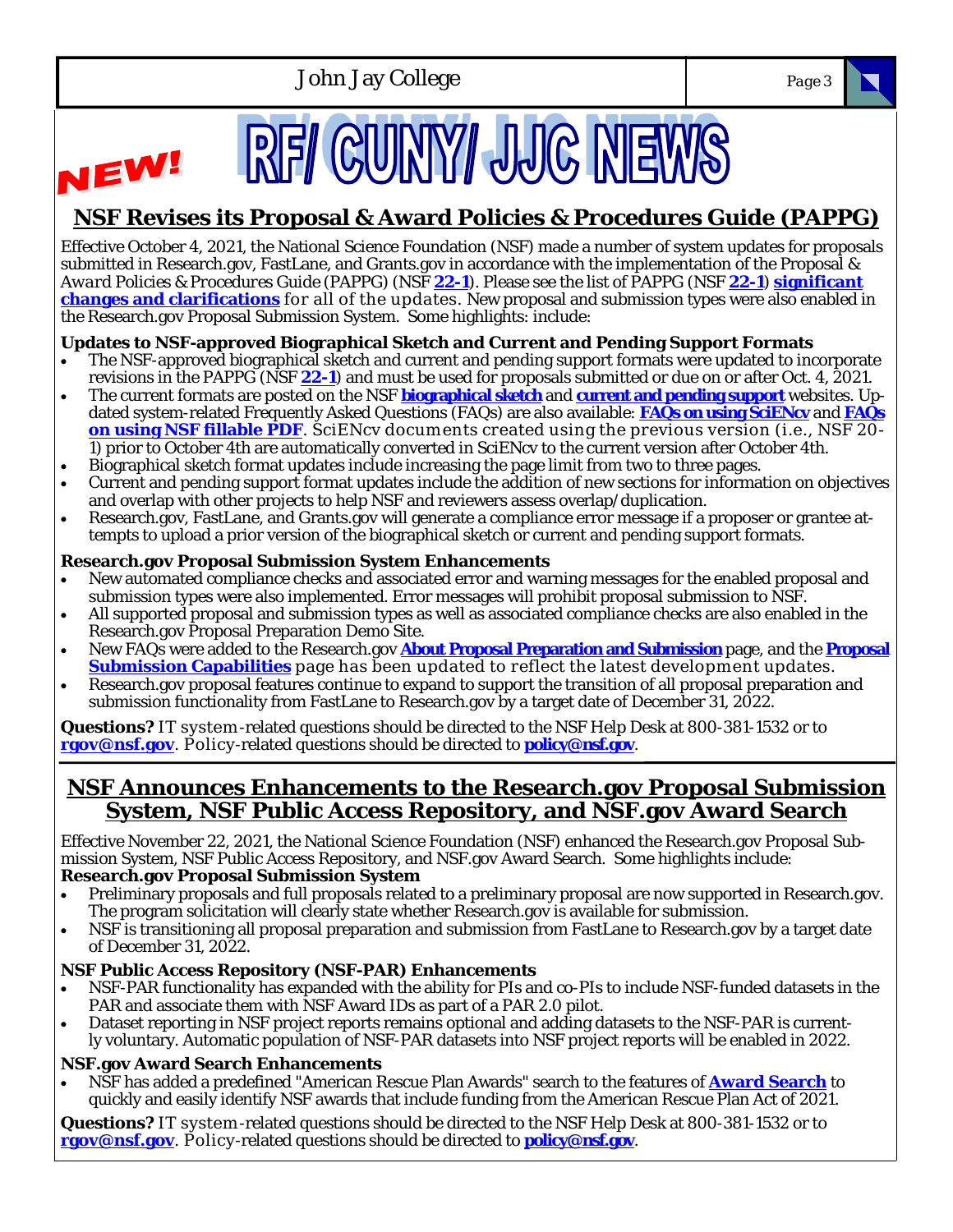

## **Click** here **for the full rate chart.**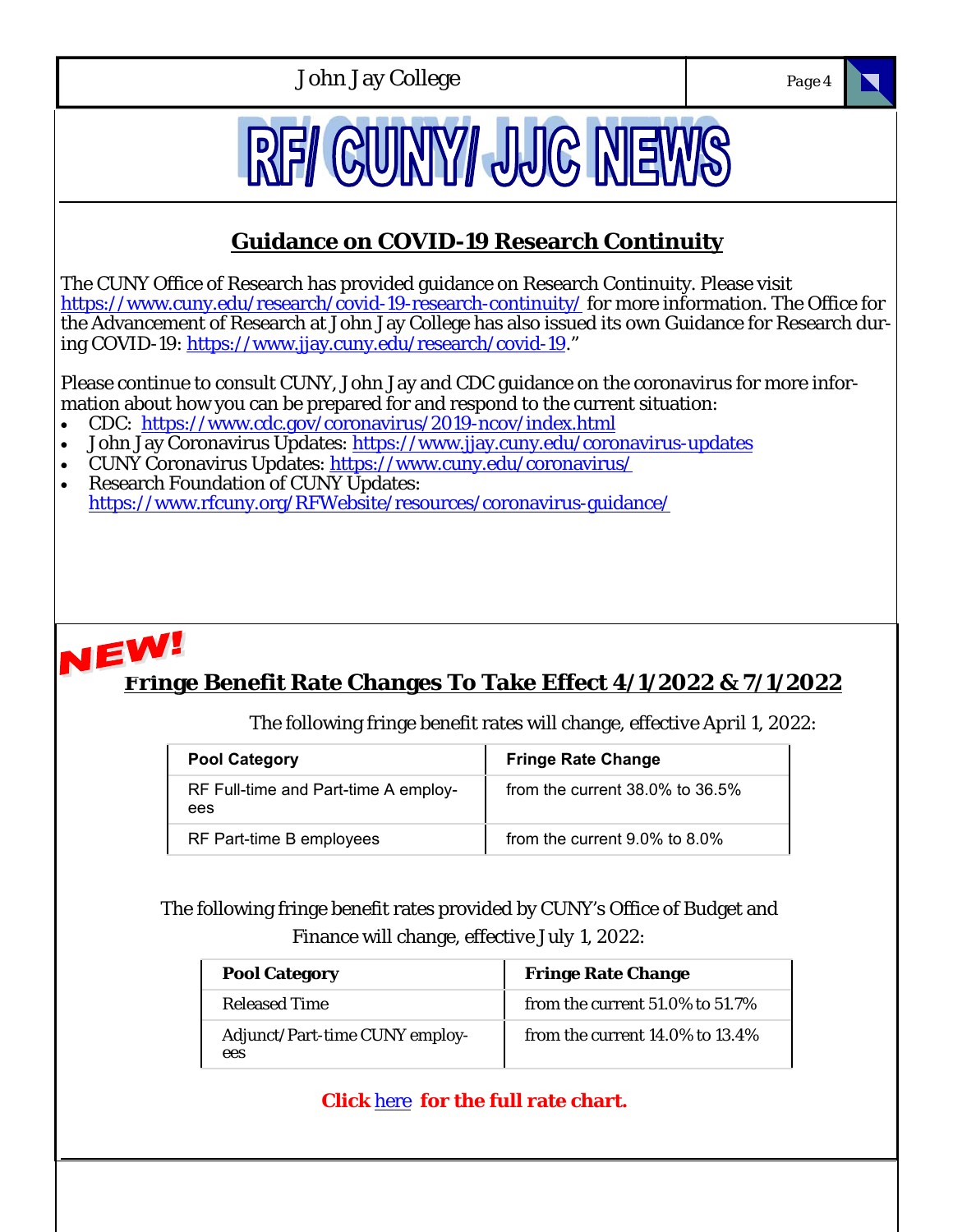

# **Research Foundation of CUNY's Summer Salary**

The Summer Salary System is now open and available for Summer 2021 activity!

In order to access the system, you will need to log onto www.rfcuny.org using your PI login and password. Under the E-services menu, click on Summer Salary.

The main sections of the Summer Salary System remain as before:

### **1) Appointment**

In this section, you can create the Summer Salary e-PAF.

#### **2) Payment Authorization**

In this section, "after the fact" payment authorizations can be created and approved. After the RF Project Administrator makes their final approval in the "Appointment" process, an email notification will be sent to the PI and the Grants Officer alerting them to this fact. This now means that the **"Payment Authorization" process can begin. The PI may then divide this encumbrance total over the six pay periods covering the entire summer period as appropriate (June 1-15, 16-30, July 1-15, 16-31 and August 1- 15, 16-24)** and then "save" this information. As the time periods become retroactive, these "saved" amounts can be approved by the Principal Investigator and are required to be approved by the Grants Officer. (The attached payment schedule includes deadlines for when all approvals must be in to make that CUNY pay date. Late approvals will be paid out in a following CUNY pay date per the payment schedule.) Once these authorized amounts have been approved and are ready for payment, they will then appear on the "Summer Salary Payment Authorization Report" which is sent to the College's payroll according to the CUNY Summer Salary Payment Schedule (see attached).

### **3) View Pending**

In this section, you can check on the status of the appointments and payment authorizations that are pending approval for which you are responsible. The ability to approve, reject, update and recall transactions is available in this section as well. Features in the View Pending's "Appointment" section include the ability to view comments for rejected items as well as filter by status option to more easily navigate your pending items.

#### **4) Effort Certification**

This section is only available for use after the 2021 summer period (6/1/2021– 8/24/2021) has fully passed. Principal Investigators will then be able to certify the submitted effort of those with summer salary activity on their account(s) during the 2021 summer period. Please make every effort to certify online as soon as possible.

| <b>CUNY Senior College Payment Schedule</b><br><b>Summer Salary 2021</b> |                                                                 |                      |
|--------------------------------------------------------------------------|-----------------------------------------------------------------|----------------------|
| <b>Payroll Period</b>                                                    | <b>Deadline for Payment Authorizations<br/>for OSP Approval</b> | <b>CUNY Pay Date</b> |
| <b>Late Submissions</b>                                                  | By 11/23/21                                                     | 12/16/2021           |
| <b>Final Submission</b>                                                  | By $2/17/22$                                                    | 3/10/2022            |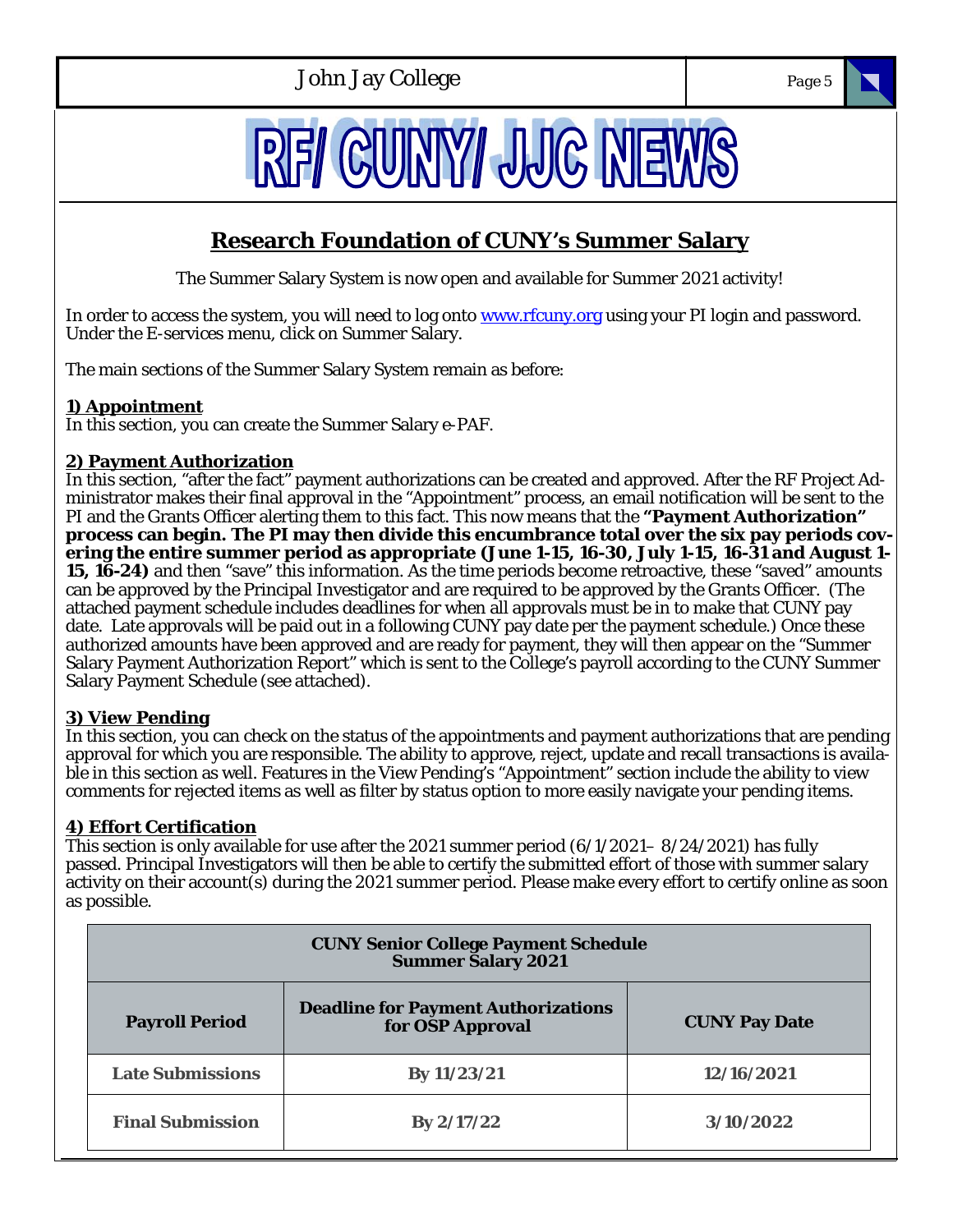



### **Spring 2022 Grant Writing Workshop hosted by Interactive Mentoring To Enhance Research Skills (iMERS)**

 Faculty members at Minority Serving Institutions with promising research should consider applying for iMERS' immersive three-day workshop. Successful applicants will have an expense-paid opportunity to attend didactic lectures, participate in interactive exercises, and work with a faculty mentor for personalized postworkshop support. To apply, a Specific Aims draft is optional, but providing one will be weighed heavily in the decision-making process.

**Location**: University of Kentucky Campus, Lexington, KY **Workshop Date**: March 14-16, 2022 **Application Deadline**: Friday, December 3, 2021 **Applicants Notified**: Week of January 3, 2022

View iMERS' event flyer here and download their workshop ebook for more information.

Click here to apply now: https://uky.az1.qualtrics.com/jfe/form/SV\_9nukhomDqaiUwpD



l

## **Virtual Training for NIH Research Grant Writing hosted by Interactive Mentoring To Enhance Research Skills (iMERS)**

**Vertebrate Animal Section and Human Subjects/Clinical Trials Location**: Online **Workshop Date**: Thursday, December 2, 2021, 12:00 Noon EST **Details**: 75-min / Live Q&A

Do you need to learn about the National Institutes of Health (NIH) form "Vertebrate Animal Section and Human Subjects/ Clinical Trial" and the types of studies that require its use? Join the iMERS via University of Kentucky's live presentation that includes how these sections impact funding outcomes and scores. It is free to participate! Register here!

**Investigator-initiated R03 and R21 Funding Opportunities Location**: Online **Workshop Date**: Thursday, Jan. 27, 2022, 1:00 EST **Details**: 60-min | Live Q&A

Join our interactive discussion about the **Parent/Investigator-initiated R03 and R21 grant mechanisms** and their specific guidelines and limitations. A panel of funded researchers will share comments and insights about their experiences with these opportunities, followed by a live Q&A from attendees. Register here!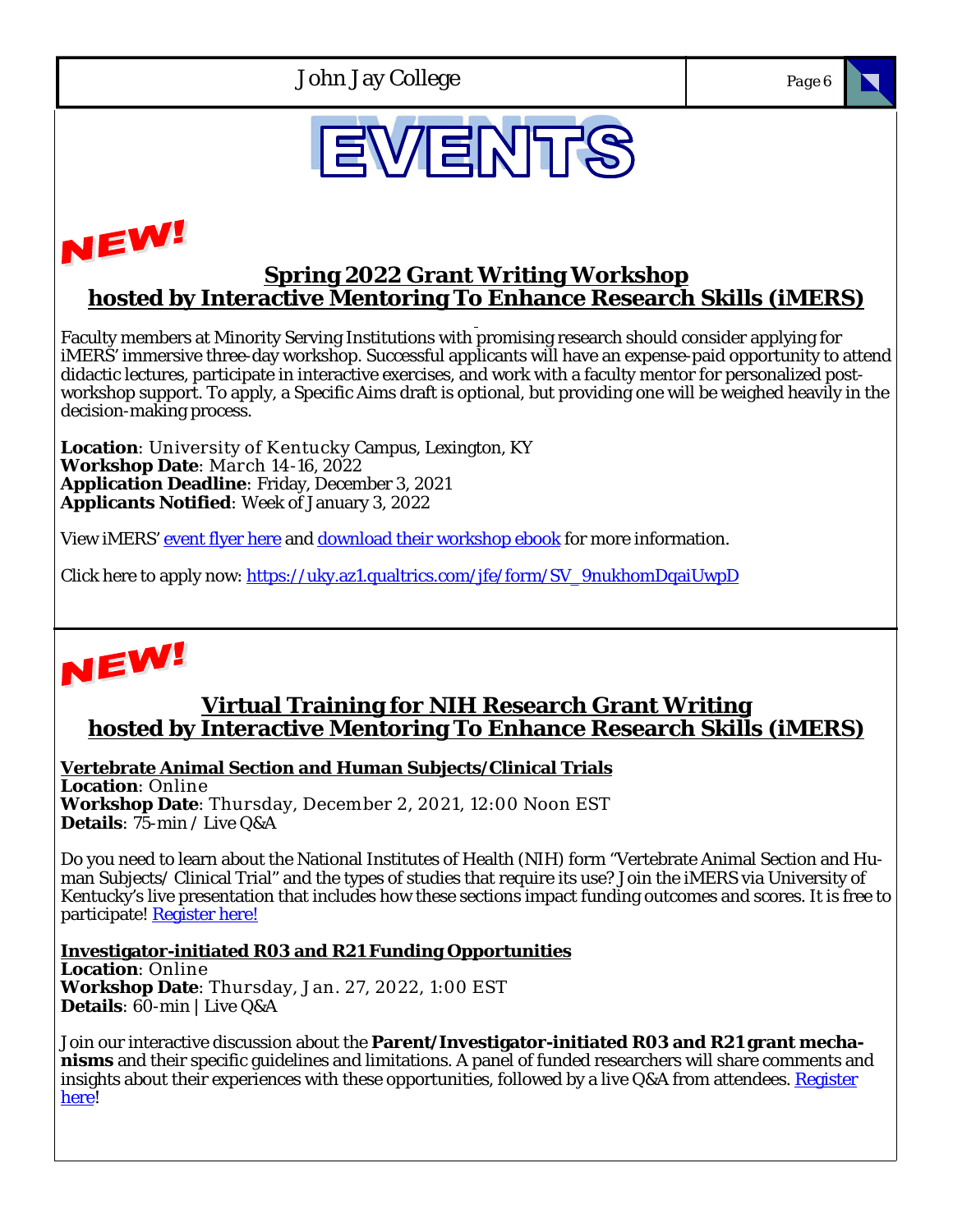



## **Faculty Funding Fridays - CUNY Research Webinar Series**

### **Join the CUNY Office of Research for a series of Faculty Funding Fridays webinars!**

Every month, the CUNY Office of Research is offering a faculty research development webinar in collaboration with the Research Foundation Office of Award Pre-Proposal Support and the Office of Library Services.

#### **December 10, 2021**

12:00—1:00 pm

**Wikipedia & You: An introduction to scholarship on the Internet's largest reference resource Megan Wacha**, Scholarly Communications Librarian, Office of Library Services People around the world visit Wikipedia when they want to learn about a new topic, but did you know it's one of the primary traffic drivers to peer-reviewed research as well? This session will introduce attendees to the "encyclopedia anyone can edit," with a specific focus on its relationship to the scholarly community. Topics will include the representation of researchers and their work, as well the use of Wikipedia in the classroom. **Click here to register:** https://ybephbsyus.formstack.com/forms/12\_10\_21\_wikipedia\_you

#### **January 28, 2022**

12:00—1:00 pm

**Fulbright Scholar Program** 

**Aferdita Krasniqi**, Outreach and Recruitm ent Officer, Europe/Eurasia Team Lead, Fulbright U.S. Scholar Program, Institute of International Education

**Yoel Rodríguez**, Physical Sciences, Hostos Com m unity College, 2016-2017 Fulbright Recipient The Fulbright U.S. Scholar Program offers teaching, research, or combination teaching/research awards in more than 125 countries. Opportunities are available for college and university faculty, researchers, and administrators across disciplines. the funding needed to carry out their proposed projects. **Click here to register:** https://apply.iie.org/register/1.28CUNY

#### **March 04, 2021**

12:00—1:00 pm

### **Funding Opportunities in the Performing and Creative Arts**

**Alyssa Alpine**, Director, CUNY Dance Initiative

**Daniel Siepmann**, Research Operations and Strategy Officer, Office of Research Creative and performing arts funding opportunities for CUNY faculty will be discussed. **Click here to register:** https://w w w .cuny.edu/research/research-development-programs/researchdevelopment/funding-fridays/#1633030963540-c51af7bc-5cc2

### **View Past Webinars:**

- NSF Strategic Positioning Workshop: General NSF Overview (August 27, 2021)
- NSF Strategic Positioning Workshop: How to read an NSF RFP (September 10, 2021)
- PIT in NYC: A Conversation with NYU about "A Better Tech" the Public Interest Technology Convention and Career Fair (October 1, 2021)

Please see the full schedule and series details here.

To register and for more information about the entire series, previous webinar videos and presentations, please visit: https://www.cuny.edu/research/research-development-programs/researchdevelopment/funding-fridays/#1632951054696-e7944690-ffb0

In addition, the Fall 2020 – Spring 2021 Funding Fridays webinars series has been archived here.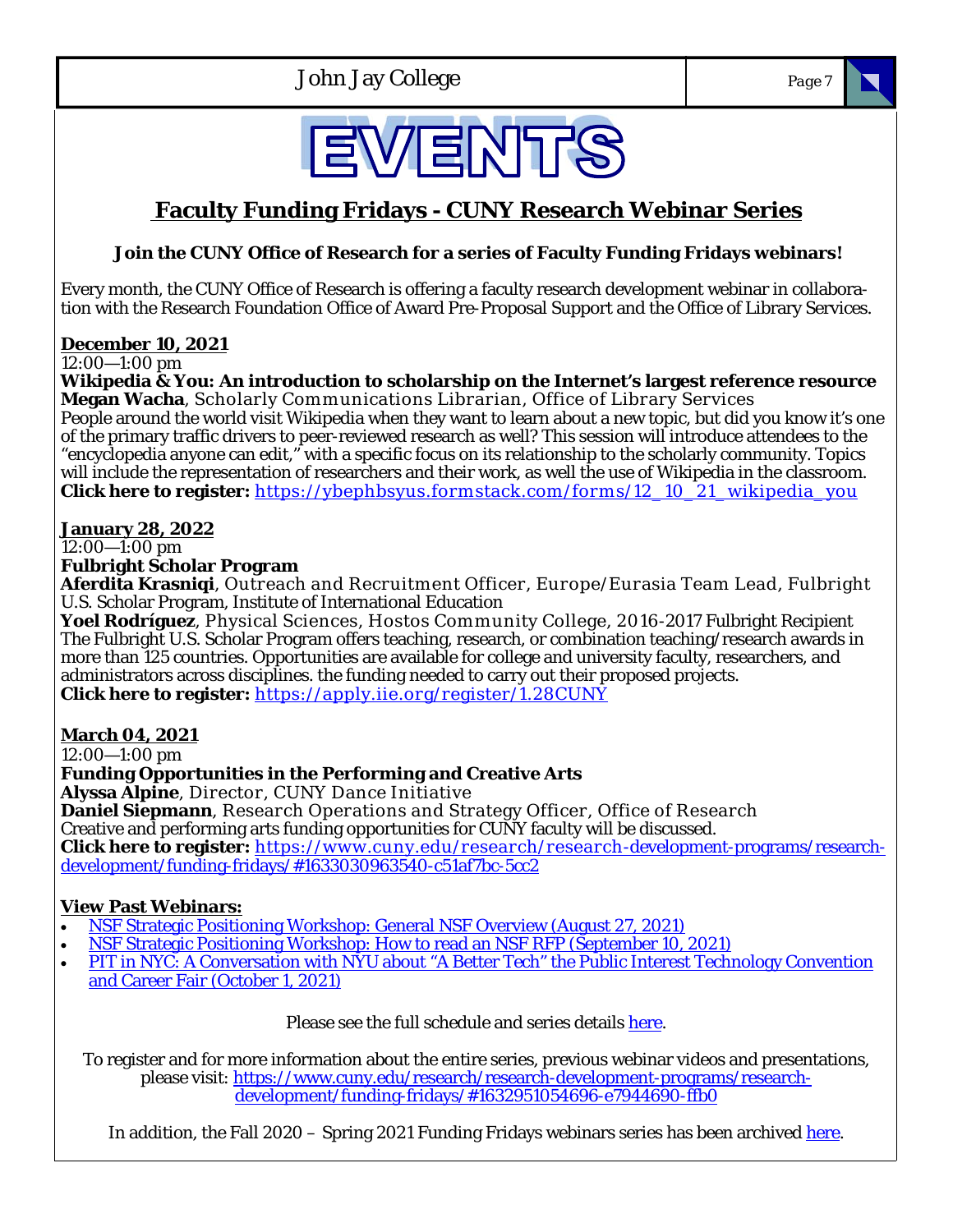

*Page 8* Sponsored Programs Newsletter



# **NIH Grant Writing Workshops at the CUNY School of Public Health**

The CUNY Office of Research is pleased to launch a grant-writing resources **web-page** with videos of talks on NIH funding given by **Associate Dean of Research at the School of Public Health, Michele Kiely, earlier this year.** 

| Things You Should Know (July 7, 2021)         | <b>Watch Recorded Presentation</b><br><b>Download Presentation Slides</b> |
|-----------------------------------------------|---------------------------------------------------------------------------|
| <b>Your Research Strategy (July 14, 2021)</b> | <b>Watch Recorded Presentation</b><br><b>Download Presentation Slides</b> |
| Bits and Pieces (July 21, 2021)               | <b>Watch Recorded Presentation</b><br><b>Download Presentation Slides</b> |

These workshops are designed for all faculty who want to improve their grant writing skills. Faculty should have an idea for a NIH research grant proposal and prepare a draft set of specific aims.

# **RF CUNY Brown Bag Research Webinars - Academic Year 2021-2022**

The RFCUNY Office of Award Pre-Proposal Support announces a Save the Dates alert: A series of Brown Bag Research Webinars scheduled for the fall 2021 and spring 2022 semesters. Details about the next RFCUNY Brown Bag Research Webinars are as follows:

# **December 1st,** 12:00 – 1:00 pm

**PIVOT Training for Faculty** 

**Overview of Session:** Pivot is an online tool that helps end users connect with global and local research opportunities. Learn how researchers can leverage the site to discover new funding opportunities. This webinar is suitable for those seeking a Pivot refresher and/or new faculty interested in learning about Pivot. Access and functionality in several main areas of Pivot will be reviewed.

**Presenter:** PIVOT Support- Robert Laurie

**Join by Meeting Link**: https://proquestmeetings.webex.com/proquestmeetings/j.php? MTID=m0f111881a4b983ca7efb88a2bef3a136

Join by meeting number:

Meeting number (access code): 2337 703 7007 Meeting password: RarcZGhh743

**January 19th,** 12:00 – 1:00 pm

### **NSF Advanced Technology Education (ATE) Program**

**Presenters**: John Tsapogas, Director, RFCUNY-APPS & Sunil Bhaskaran, Professor and Director of the Geospatial Center of the Crest Institute, Bronx Community College

**Overview of Webinar**: With an emphasis on two-year Institutions of Higher Education, the Advanced Technological Education (ATE) program focuses on the education of technicians for the high-technology fields that drive our nation's economy. The program involves partnerships between academic institutions and industry to promote improvement in the education of science and engineering technicians at the undergraduate and secondary institution school levels. The ATE program supports curriculum development; professional development of college faculty and secondary school teachers; career pathways; and other activities. **Target Audience**: All science and engineering faculty (especially in community colleges)

**Register**: https://attendee.gotowebinar.com/register/5326705444492520459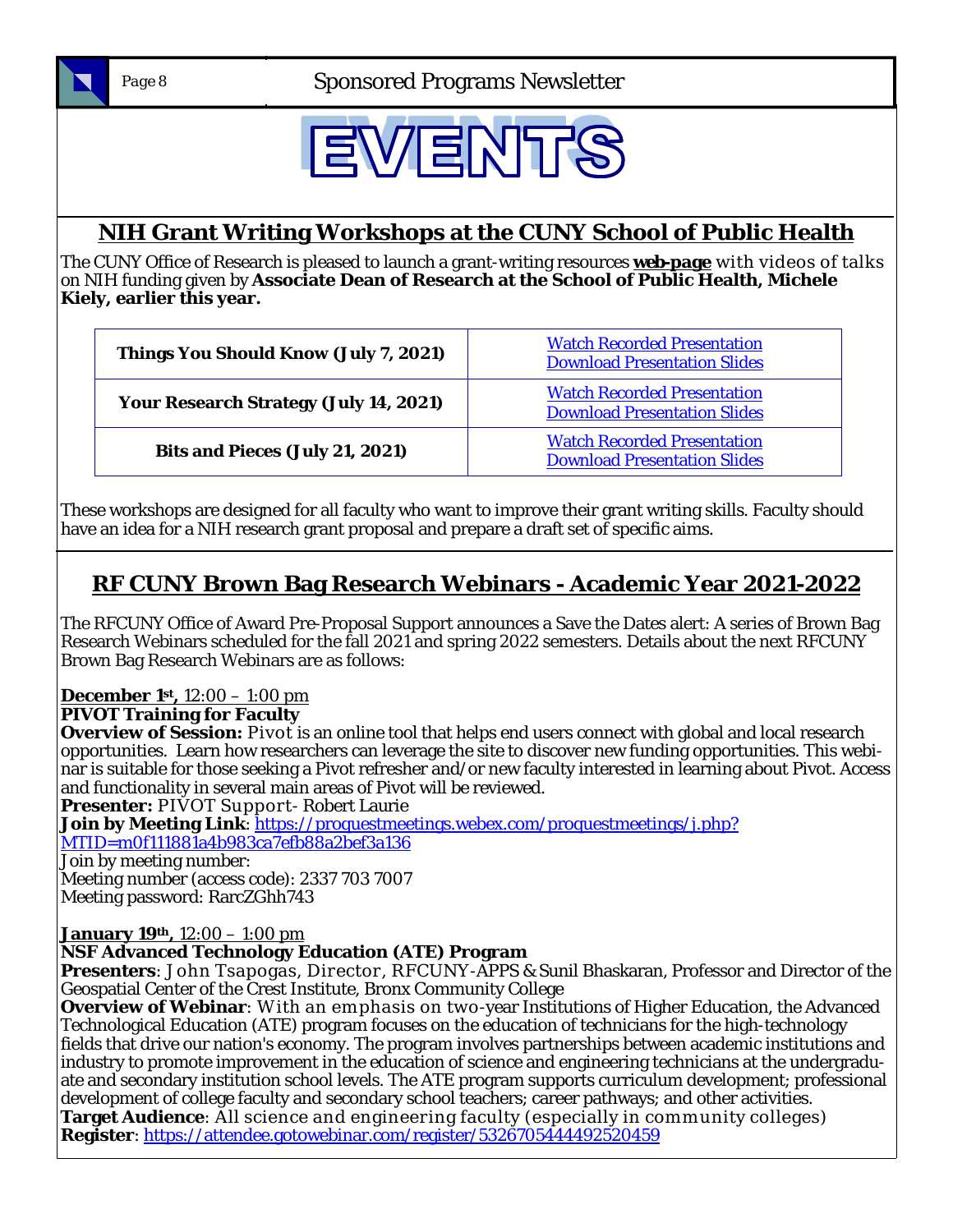

*Page 9* Sponsored Programs Newsletter



## **RF CUNY Brown Bag Research Webinars - 2021-2022 (Cont'd)**

**February 9th,** 12:00 – 1:00 pm

#### **NIH Bridges to the Baccalaureate Research Training**

**Overview of Webinar:** The Bridges to the Baccalaureate Research Training Program provides support to eligible, domestic institutions to develop and implement effective, evidence-informed approaches to biomedical research training and mentoring that will keep pace with the rapid evolution of the research enterprise. The Bridges to Baccalaureate Research Training Program requires strong partnerships between community colleges (or two-year colleges) and four-year baccalaureate degree granting institutions. One partner must be an institution that offers the associate degree as the highest science degree. The other institution must be a college or university granting baccalaureate degrees in disciplines relevant to the biomedical sciences. **Target Audience:** Biomedical faculty in CUNY colleges

**Presenters:** John Tsapogas, Director, RFCUNY-APPS & Joshua Brumberg, CUNY Graduate Center https://attendee.gotowebinar.com/register/7955197941853880587

#### **February 23rd,** 12:00 – 1:00 pm

#### **NSF Facilitating Research at Primarily Undergraduate Institutions**

**Overview of Webinar:** The Research in Undergraduate Institutions (RUI) and Research Opportunity Awards (ROA) funding opportunities support research by faculty members at predominantly undergraduate institutions (PUIs). RUI proposals support PUI faculty in research that engages them in their professional field(s), builds capacity for research at their home institution, and supports the integration of research and undergraduate education. ROAs similarly support PUI faculty research, but these awards typically allow faculty to work as visiting scientists at research-intensive organizations where they collaborate with other NSF-supported investigators.

**Target Audience:** STEM faculty in CUNY colleges

**Presenters:** John Tsapogas, Director, RFCUNY-APPS & Lawrence Pratt, Associate Professor Chemistry and Environmental Sciences, Medgar Evers College

https://attendee.gotowebinar.com/register/4825200598877951499

**March 23rd,** 12:00 – 1:00 pm

#### **Alfred P. Sloan Foundation and Andrew T. Mellon Foundation Grants**

**Overview of Webinar:** The focus of the webinar is to provide researchers information on two major philanthropic nonprofit organizations. The Alfred P. Sloan Foundation makes grants to support original research and broad-based education related to science, technology, and economics. The Foundation makes grants in seven broad disciplinary areas, known within the foundation as major program areas: Science; Economics; STEM Higher Education; Digital Information Technology; Public Understanding of Science, Technology & Economics; Working Longer; and Energy & Environment. The Andrew T. Mellon Foundation is one of the largest supporters of the arts and humanities in the US. To this end, its core programs support exemplary and inspiring institutions of higher education and culture. The Foundation makes grants in four core program areas: Higher Learning; Arts and Culture; Public Knowledge; and Humanities in Place. **Target Audience**: science/tech./econom ics/energy & environm ent/arts/hum anities faculty **Presenters**: John Tsapogas, Director, RFCUNY-APPS & Stephanie Gilman, CUNY Freedom Prep https://attendee.gotowebinar.com/register/5168504412953398539

#### **View Past Webinars:**

GrantForward Refresher (September 9, 2021)

NSF Graduate Research Fellowship program (GRFP) (September 22, 2021)

NIH Support for Research Excellence (SuRE) and SuRE First Grants (October 6, 2021)

Implementing Active Learning in Undergraduate STEM Courses (October 20, 2021)

NSF-Alliances for Graduate Education and the Professoriate Grants (November 10, 2021)- link forthcoming

Please visit **Brown Bag Research Webinars** for updates and webinar access links. For more information, please visit Research Foundation of CUNY's Office of Award Pre-Proposal Support APPS)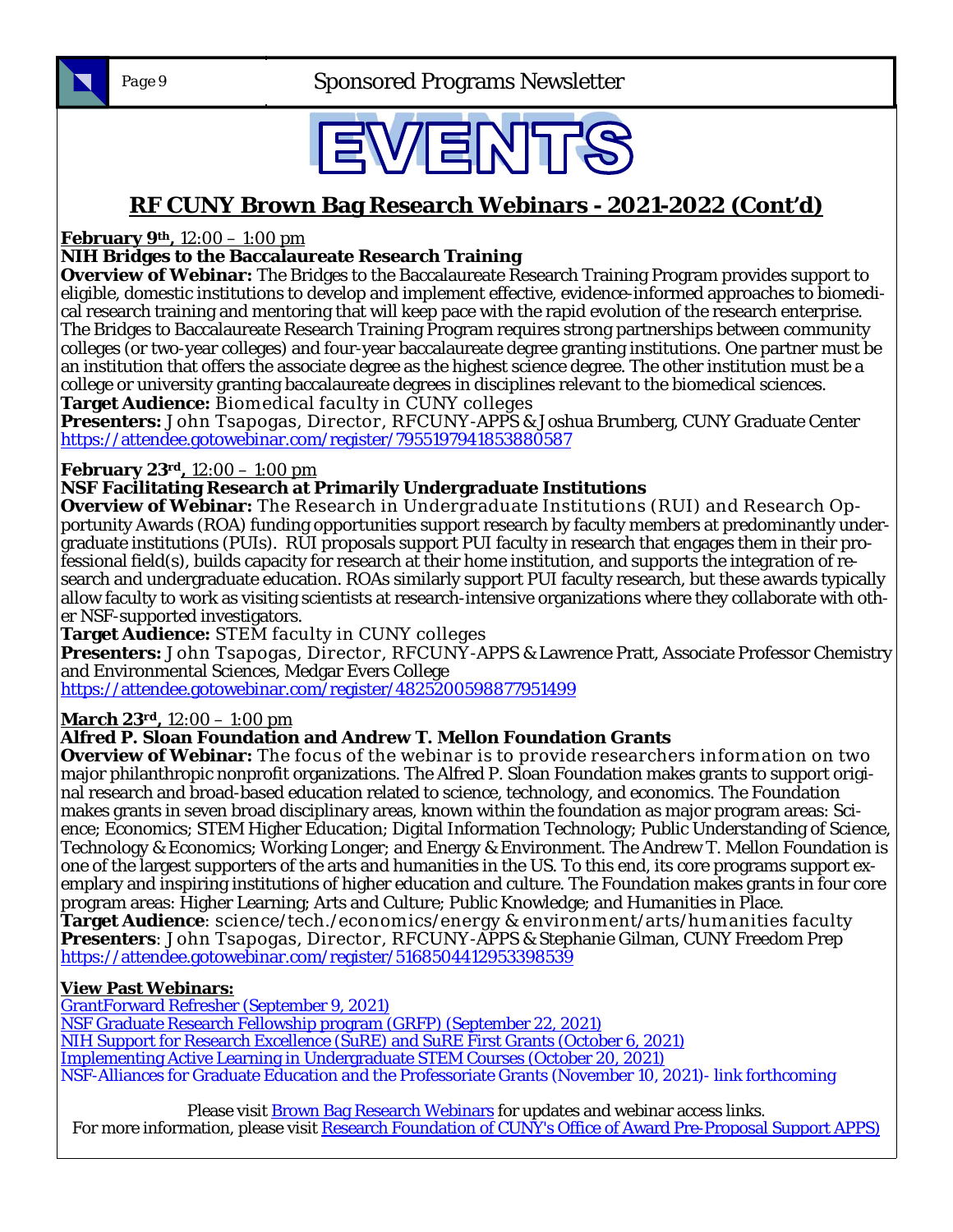*Page 10* **Sponsored Programs Newsletter** 



CUNY is now using the platform **IRBManager** for submissions to the CUNY IRB. If you conduct or supervise research with human subjects, here are a few things to know and action you should take. For full FAQs and details, visit the John Jay HRPP website or the CUNY Office of Research website.

### Log in to IRBManager with your CUNY Login: https://cuny.my.irbmanager.com/

- Email Lynda Mules *lmules@jjay.cuny.edu* after you've logged in for the first time; there are some issues with duplicate profiles that can only be addressed after we know that you've logged in.
- After any duplicate profile issue is addressed, you'll then see any active projects migrated from IDEATE where you are the Principal Investigator or Faculty Advisor.

### **Update Your Email Address:**

- Add your John Jay email address to your IRBManager profile. Click **Update My Email Address** or access the xForm under "Start xform" from your Dashboard.
- Ensure that your CITI training profile can link to your IRBManager profile. If you used an email address other than your John Jay email address to register in CITI, click **Update CITI Alternate Email Addres**s to add that email address to your IRBManager profile, OR, go to CITI and update your primary email address.

### **Transfer Content and Documents for Migrated Projects:**

- CUNY migrated "shell" protocol information from IDEATE to IRBManager, and you will see basic details with a link back to IDEATE, but no actual content. Each active project will need to be manually populated with the approved content/documents from IDEATE. Log in to IDEATE now and save and print your approved IDEATE application and attachments for your own record-keeping and to facilitate this process.
- More information about the process is available here and in the IRBManager Researcher Manual (available in IRBManager). John Jay Faculty can also complete this form to request help with the process.

### **Learn More:**

 Sign up for training via Zoom to learn more about using IRBManager or get in touch to request one-onone training (or a workshop for your lab or class) and assistance. Lynda Mules, **lmules@jjay.cuny.edu** 

### **Important Links:**

IRBManager: https://cuny.my.irbmanager.com/ Info on using IRBManager Register for IRBManager training Request help to transfer IDEATE protocol into IRBManager

The Office for the Advancement of Research (OAR) oversees research compliance activities and provides education, training and support. Contact: Lynda Mules, MLA, CIP, Director of Research Compliance and Integrity, *Imules@jjay.cuny.edu* http://www.jjay.cuny.edu/research-compliance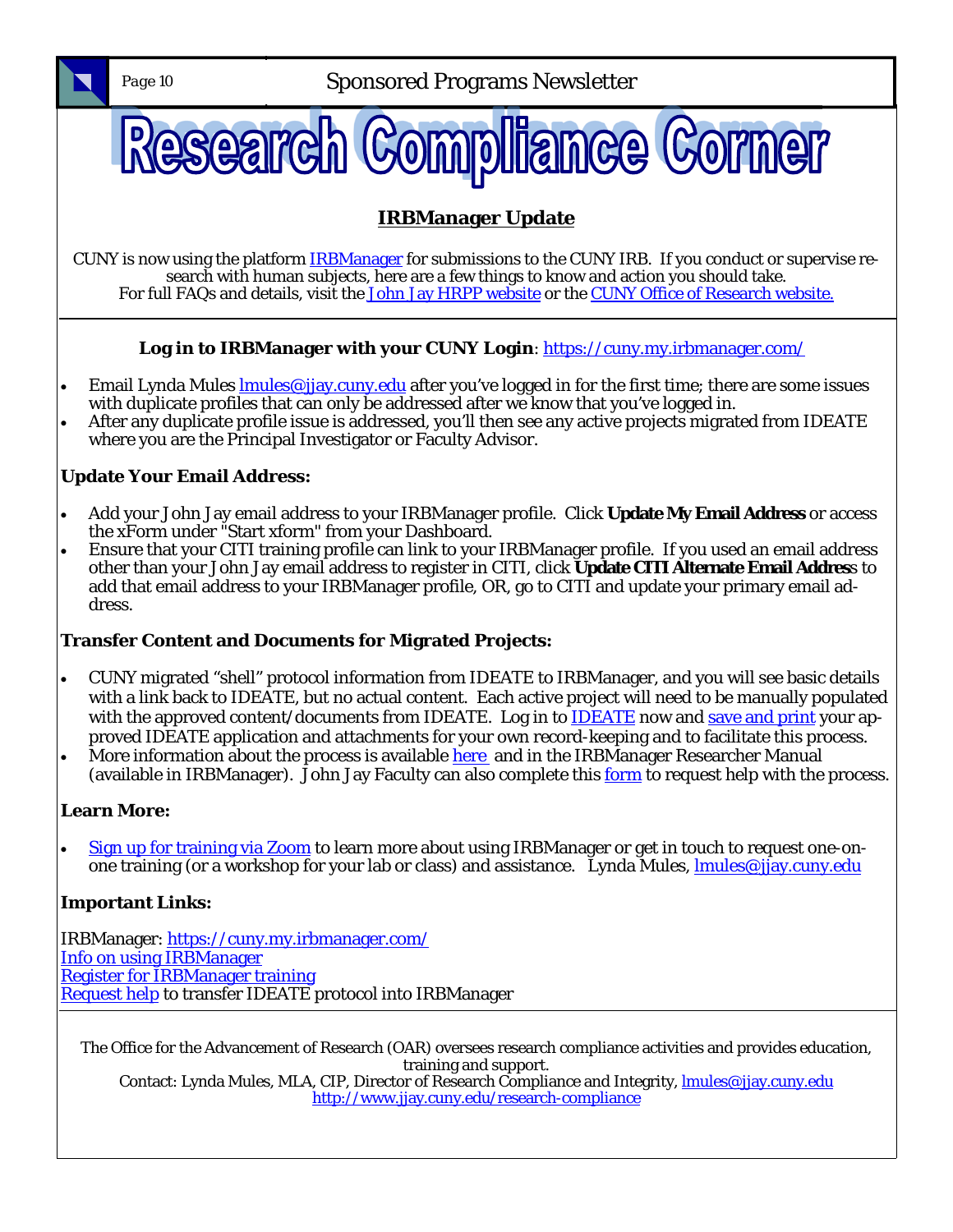# Grant **potlight**

### **Shweta Jain, PhD Associate Professor, Department of Math & Computer Science**

**Shweta Jain, PhD** is Associate Professor and Graduate Faculty at John Jay College, serves on the Doctoral faculty at The Graduate Center of CUNY and is Interim Director of the Digital Forensics and Cyber Security Master's program. **Her current research is in building eWitness, a solution to authenticate user generated digital photos and videos.** This work, jointly with Undergraduate, Masters and Doctoral students, developed a blockchain backed platform to securely store provenance of digital photos and videos. This research is generously funded by both the National Science Foundation and the PSC CUNY Research Award Program to an amount exceeding \$550,000 including the most recent grants awarded to build a prototype and to explore commercialization of the technology.



This spring, Dr. Jain collaborated with colleagues to apply for several National Science Foundation grants. Three of those applications were successful which brought in \$650,000 in federal support to the College. The first is a planning grant to assess hardware, software and professional needs for teaching, learning and scholarship at John Jay College. This \$100,000 grant is the stepping stone toward more funding from the NSF for infrastructure capacity building. Another \$300,000 grant was awarded for exploring pathways from non-STEM majors into Digital Forensics while infusing research in undergraduate and graduate classrooms, creating a plan for a research based 5-year BS-MS program. The third is a \$250,000 research and development grant to build a prototype of eWitness, demonstrating the technology as a tool for grassroots journalism.

Dr. Jain came to John Jay in 2016 after six years of service at York College, CUNY. She has mentored both undergraduate and graduate students in her 10 years as an educator. At John Jay, she has mentored PRISM and OSRC scholarship recipients. She has advised Doctoral and MS thesis students, including: Her doctoral student, Nur Dean, who successfully defended her thesis in August 2020 is now Assistant Professor at SUNY Farmingdale State College. Her current student, Priyanka Samanta is working toward her Doctoral dissertation where she is developing techniques to detect image manipulation. Shweta Jain's recent mentee Kei Nemoto is now a Data Scientist at Albert Einstein College of Medicine. While Rose Wong, a graduate of our CS program is a Doctoral student at the CUNY Graduate Center.

Shweta Jain has 15+ years of experience in Research and Development. Shweta has supervised various undergraduate and graduate students during her career. She has 20+ publications in the area of network architectures, wireless network protocols and blockchain applications. Her doctoral and Masters degrees in Computer Science are from Stony Brook University and she did her Postdoctoral study at Winlab Rutgers University. She is a senior member of the Institute of Electrical and Electronics Engineers (IEEE) and recipient of the 2014 IEEE Region-1 award for Outstanding teaching. For more information about Dr. Jain's work, please visit https://www.jjay.cuny.edu/ faculty/shweta-jain.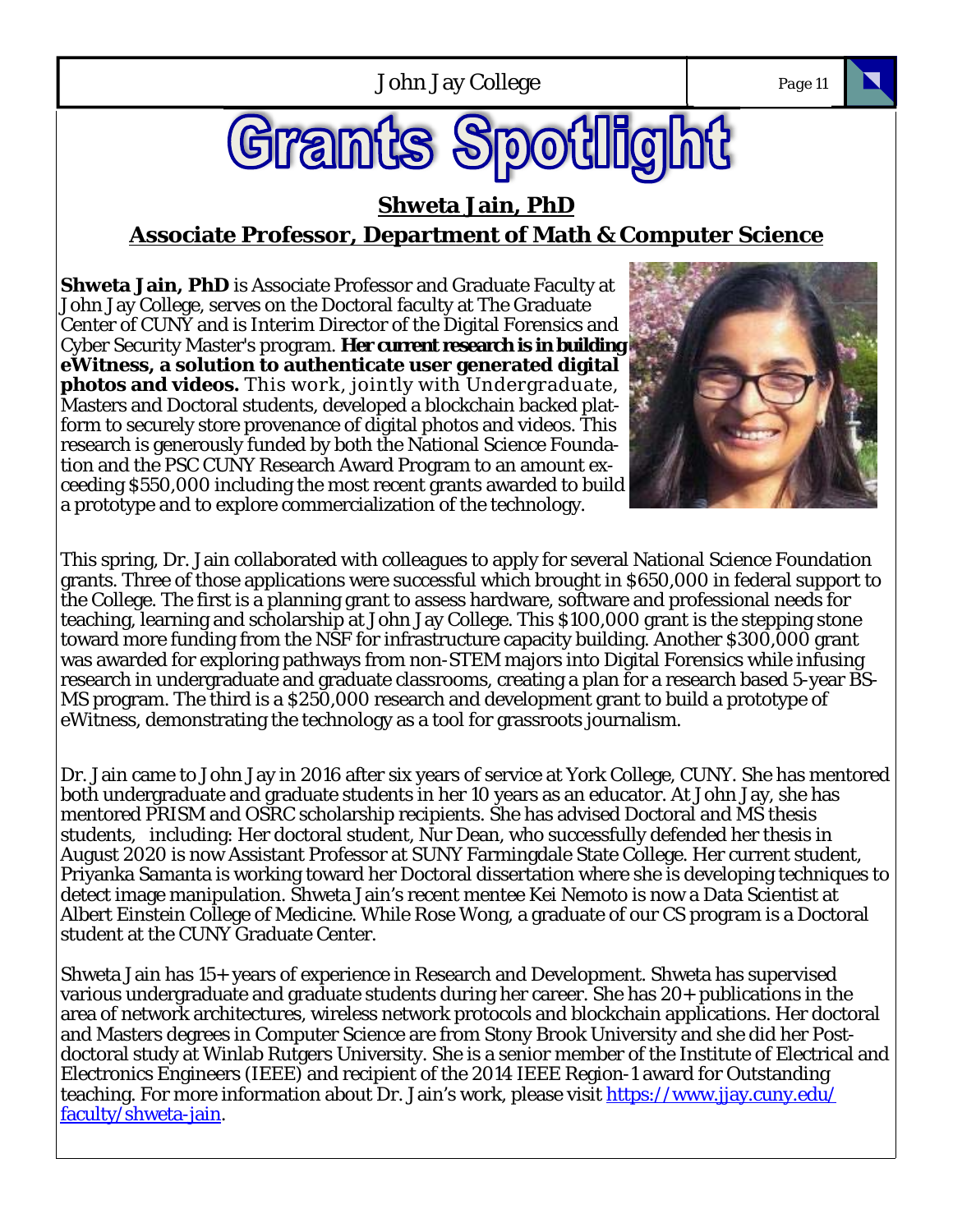

*Page 12* **Sponsored Programs Newsletter** 

# Grant Oppor tunities

# **Interested in these or any other funding opportunities?**

Contact the Office of Sponsored Programs (OSP) early in your proposal development—ideally at least three weeks before the application is due. There are lots of details to discuss and review, such as:

- ◆ Budget and allowable costs
- Space usage on campus
- Cost sharing restrictions
- Institutional letters of support
- Research compliance (i.e. Human Subjects and/or Animal Research, Responsible Conduct of Research, Conflict of Interest)
- …And much more!

# **National Institute of Justice—Funding Opportunities**

### **NIJ—W.E.B. Du Bois Program of Research on Reducing Racial and Ethnic Disparities in the Justice System**

**Deadline:** Grants.gov Deadline December 30, 2021 Application JustGrants Deadline January 13, 2022

**Description**: The W.E.B. Du Bois Program supports quantitative and quantitative research that furthers the Department's mission by advancing knowledge regarding the intersections of race, crime, violence, and the administration of justice within the United States. In FY 2021 under the W.E.B. Program, NIJ seeks applications for funding of investigator-initiated research examining how observed racial and ethnic disparities in the justice system might be reduced through public policy interventions at any point during the administration of justice. NIJ seeks applications for funding from two categories of researchers:

- 1. W.E.B. Du Bois Scholars Researchers who are advanced in their careers (awarded a terminal degree at least seven years prior to December 31, 2021) may apply for grants for research, evaluation, and mentoring lessexperienced researchers.
- 2. W.E.B. Du Bois Fellows Researchers who are early in their careers (awarded a terminal degree within seven years of December 31, 2021) may apply for grants for research and evaluation.

**Amount**: Anticipated Total Amount to be Awarded Under Solicitation \$3,000,000.00

**Link**: https://nij.ojp.gov/funding/opportunities/o-nij-2021- 171008?utm\_source=govdelivery&utm\_medium=email&utm\_campaign=solicitations

# **National Institutes of Health—Funding Opportunities**

# **NIH Research Project Grant (Parent R01)**

**Deadlines**: **For New applications**: February 5, June 5 and October 5 **For Renewal, Resubmission, or Revision applications**: November 5, March 5 and July 5 **For AIDS and AIDS-related applications**: January 7, May 7 and September 7

**Description:** The NIH Research Project Grant supports a discrete, specified, circumscribed project in scientific areas that represent the investigators' specific interests and competencies and that fall within the mission of the participating NIH Institutes and Centers (ICs). The R01 is the original, and historically the oldest, grant mechanism used by the NIH to support health-related research and development.

There are three companion opportunities to this Parent Announcement: NIH Research Project Grant (Parent R01 Basic Experimental Studies with Humans Required) PA-20-184 Research Project Grant (Parent R01 Clinical Trial Required) PA-20-183 Research Project Grant (Parent R01 Clinical Trial Not Allowed) PA-20-185

**Amount:** Application budgets are not limited but need to reflect the actual needs of the proposed project. The maximum project period is 5 years.

**Links:** https://grants.nih.gov/grants/guide/pa-files/PA-20-184.html**;**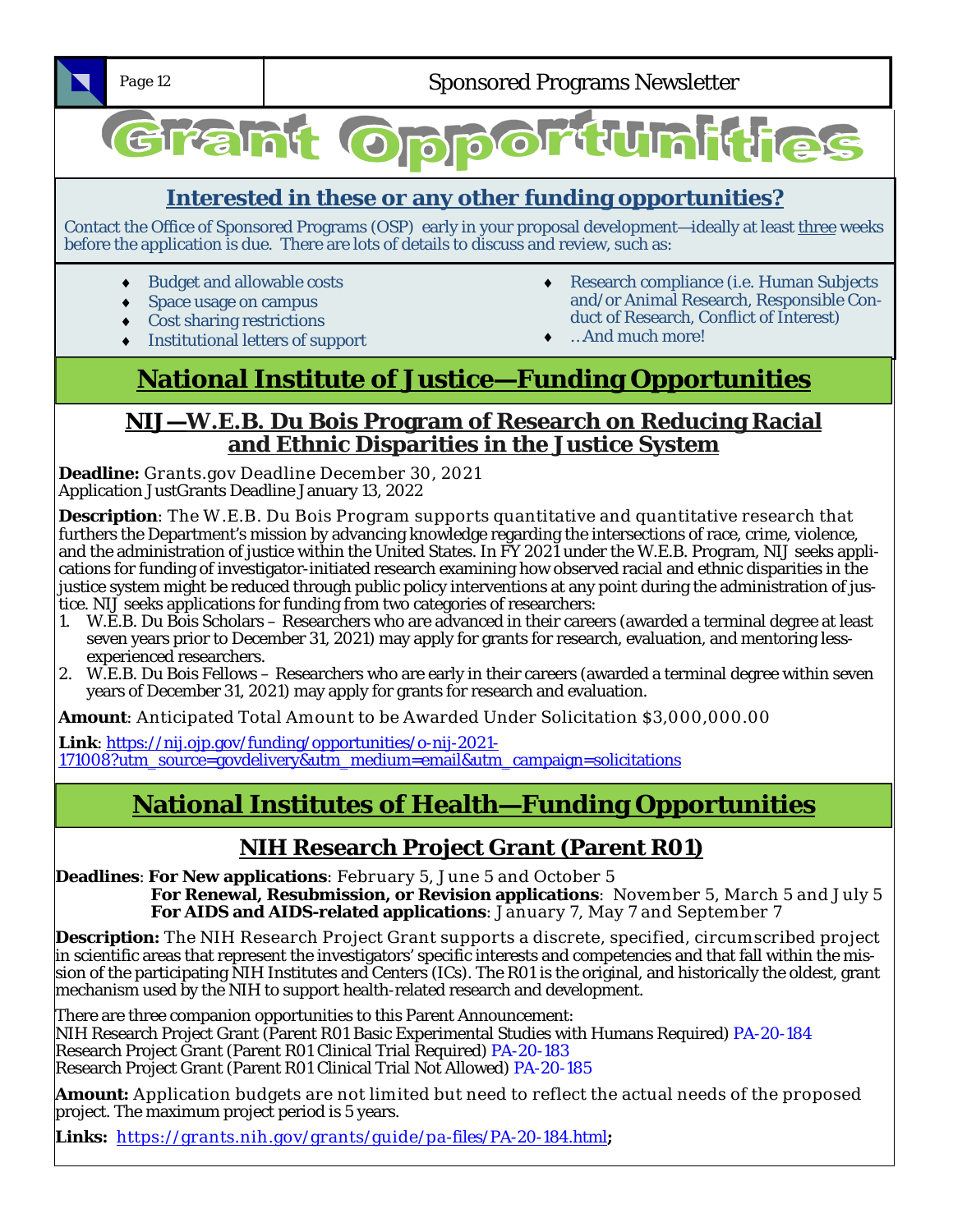# **National Institutes of Health—Funding Opportunities (Cont'd)**

# **NIH—Support for Research Excellence (SuRE)**

**Updated Deadline**: May 26 (annually)

**Description**: SuRE is a research capacity building program designed to develop and sustain research excellence in U.S. higher education institutions that receive limited NIH research support and serve students from groups underrepresented in biomedical research NOT-OD-20-031 with an emphasis on providing students with research opportunities and enriching the research environment at the applicant institutions.

The purpose of SuRE awards is to provide research grant support for faculty investigators who have prior experience in leading externally-funded, independent research but are not currently funded by any NIH Research Project Grants with the exception of SuRE or SuRE-First awards.

**Amount**: Applications m ay request up to \$100,000 direct costs/year for up to 4 years .

**Link**: https://grants.nih.gov/grants/guide/pa-files/PAR-21-169.html

### **NIH—International Research Collaboration on Drug Abuse and Addiction Research (R01)**

**Deadline:** February 5, June 5 and October 5

**Description:** This Funding Opportunity Announcement (FOA) invites applications for international collaborative research on drug abuse and drug addiction. Newly formed or well-established research teams consisting of investigators from U.S.-based institutions and researchers in other countries may propose state-of-thescience research that takes advantage of unique research opportunities in other countries, speeds scientific discovery, and advances U.S. health science.

**Amount:** Application budgets are not limited but need to reflect the actual needs of the proposed project.

**Link:** https://grants.nih.gov/grants/guide/pa-files/PA-18-773.html

# **NIH—Support for Conferences and Scientific Meetings (Parent R13)**

**Deadline:** December 12, April 12 and August 12

**Description:** the purpose of the NIH Research Conference Grant (R13) is to support high quality scientific conferences that are relevant to the NIH's mission and to the public health. A conference is defined as a symposium, seminar, workshop, or any other organized and formal meeting, whether conducted face-to-face or via the internet, where individuals assemble (or meet virtually) for the primary purpose to exchange technical information and views or explore or clarify a defined subject, problem, or area of knowledge, whether or not a published report results from such meeting. The NIH recognizes the value to members of the research community and all other interested parties in supporting such forums.

A critical part of the application for NIH conference support is the documentation of appropriate representation of individuals from nationally underrepresented groups in the planning and implementation of, and participation in, the proposed conference. This includes selection of organizing committee members, speakers, and other invited participants, such as session chairs and panel discussants as well as general attendance. Underrepresented groups include individuals from nationally underrepresented racial and ethnic groups, individuals with disabilities, individuals from disadvantaged backgrounds, and women. See NIH Notice of Interest in Diversity, NOT-OD-20-031. "Appropriate representation" can be determined by reviewing the availability of scientists from nationally underrepresented groups known to be working in a particular field of biomedical or behavioral research to the anticipated geographic conference area. If the application does not reflect appropriate representation, no award will be issued until program staff members are assured of concerted, effective recruitment and outreach efforts.

**Amount:** Applications will be evaluated for scientific and technical merit by (an) appropriate Scientific Review Group(s), in accordance with NIH peer review policy and procedures, using the stated review criteria. Assignment to a Scientific Review Group will be shown in the eRA Commons.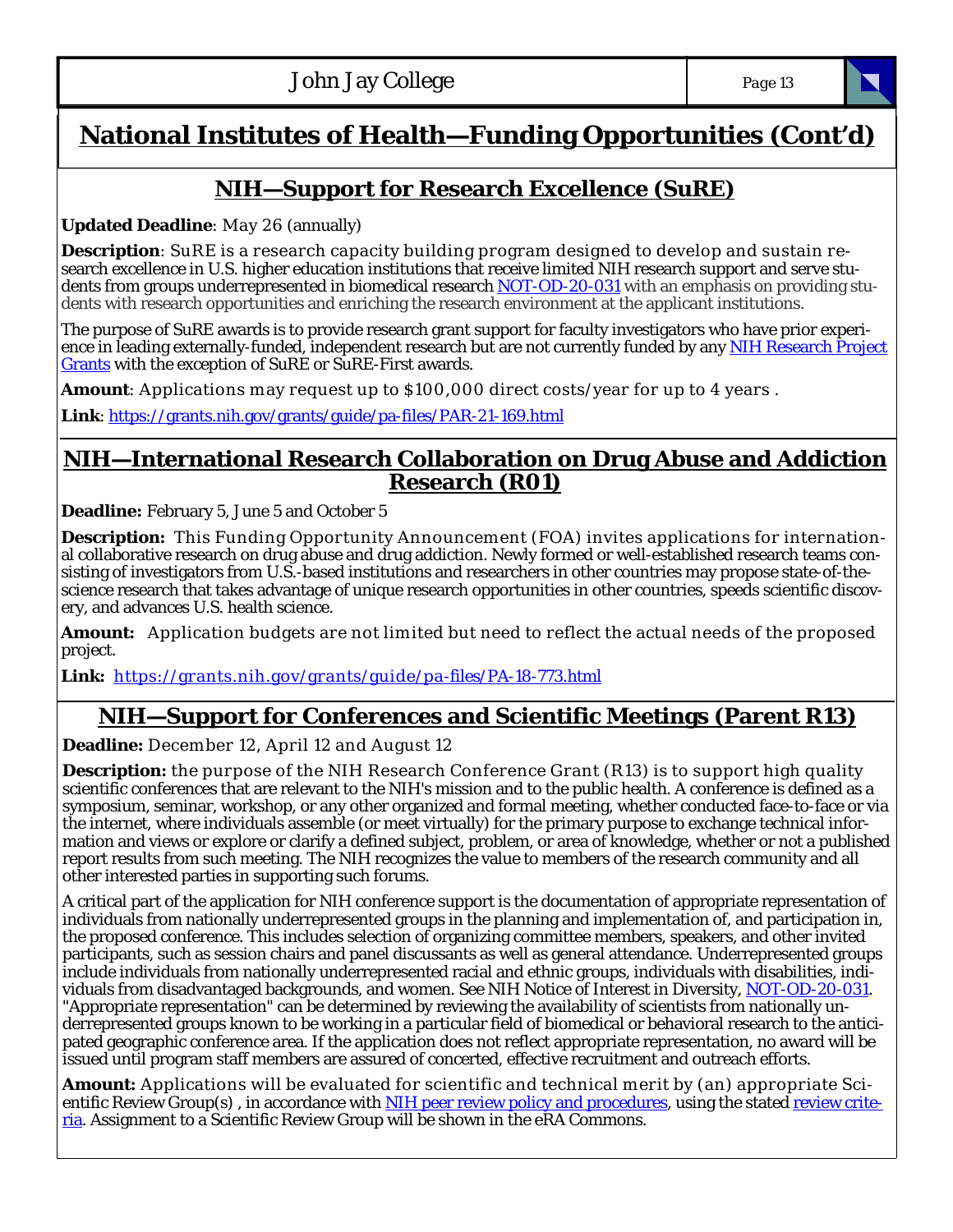

# **National Institutes of Health—Funding Opportunities (Cont'd)**

### **NIH—Academic Research Enhancement Award for Undergraduate-Focused Institutions (AREA) – R15**

**Deadlines**: October 25, February 25 and June 25

**Description:** NIH is continuing to make a special effort to stimulate research at educational institutions that provide baccalaureate and/or advanced degrees for a significant number of the Nation's research scientists, but that have not been major recipients of NIH support. AREA funds are intended to support new and renewal biomedical research projects proposed by faculty members of eligible institutions (see Part 2. Section III.1). The three objectives of this FOA are: (1) provide support for meritorious research at undergraduate-focused institutions or institutional components; (2) strengthen the research environment at these institutions/components; and (3) give undergraduate students an opportunity to gain significant biomedical research experience through active involvement in the research. For the purpose of this announcement, an undergraduate-focused institution/ component is one in which the undergraduate enrollment is greater than the graduate enrollment.

The AREA program will enable qualified scientists to receive support for small-scale research projects. It is anticipated that investigators supported under the AREA program will benefit from the opportunity to conduct independent research; that the grantee institution will benefit from a research environment strengthened through AR-EA grants; and that students at recipient institutions will benefit from exposure to and participation in scientific research in the biomedical sciences so that they consider careers in biomedical research. This AREA FOA emphasizes the engagement and inclusion of undergraduates in research.

The research project must involve undergraduate students and the research team must be composed primarily of undergraduate students. The AREA program is a research grant program, not a training or fellowship program, and, as such, applications should not include training plans such as didactic training or non-research activities relating to professional development. In all cases, the majority of students conducting research through the award must be undergraduates. Since diversity strengthens the research environment, AREA projects are encouraged to include students from diverse backgrounds, including those from groups underrepresented in the biomedical research workforce.

**Amount**: Applicants may request up to \$300,000 in direct costs for the entire project period of up to 3 years. The maximum project period is 3 years.

**Links**: R15 - Clinical Trial Not Allowed: https://grants.nih.gov/grants/guide/pa-files/PAR-18-714.html R15 - Clinical Trial Required: https://grants.nih.gov/grants/guide/pa-files/PAR-19-133.html

# **NIH—Small Research Grant Program (R03)**

**Deadlines:** October 16, February 16 and June 16

**Description:** The NIH Small Research Grant Program supports discrete, well-defined projects that realistically can be completed in two years and that require limited levels of funding. This program supports different types of projects including, but not limited to, the following:

- Pilot or feasibility studies;
- Secondary analysis of existing data;
- Small, self-contained research projects;
- Development of research methodology; and
- Development of new research technology

Applications are assigned to participating Institutes and Centers (ICs) based on receipt and referral guidelines and applications may be assigned to multiple participating ICs with related research interests. Applicants are encouraged to identify a participating IC that supports their area of research via the R03 IC-Specific Scientific Interests and Contact website and contact Scientific/Research staff from relevant ICs to inquire about their interest in supporting the proposed research project.

**Amount:** Application budgets are limited to \$50,000 in direct costs per year.

**Link:** https://grants.nih.gov/grants/guide/pa-files/PA-20-200.html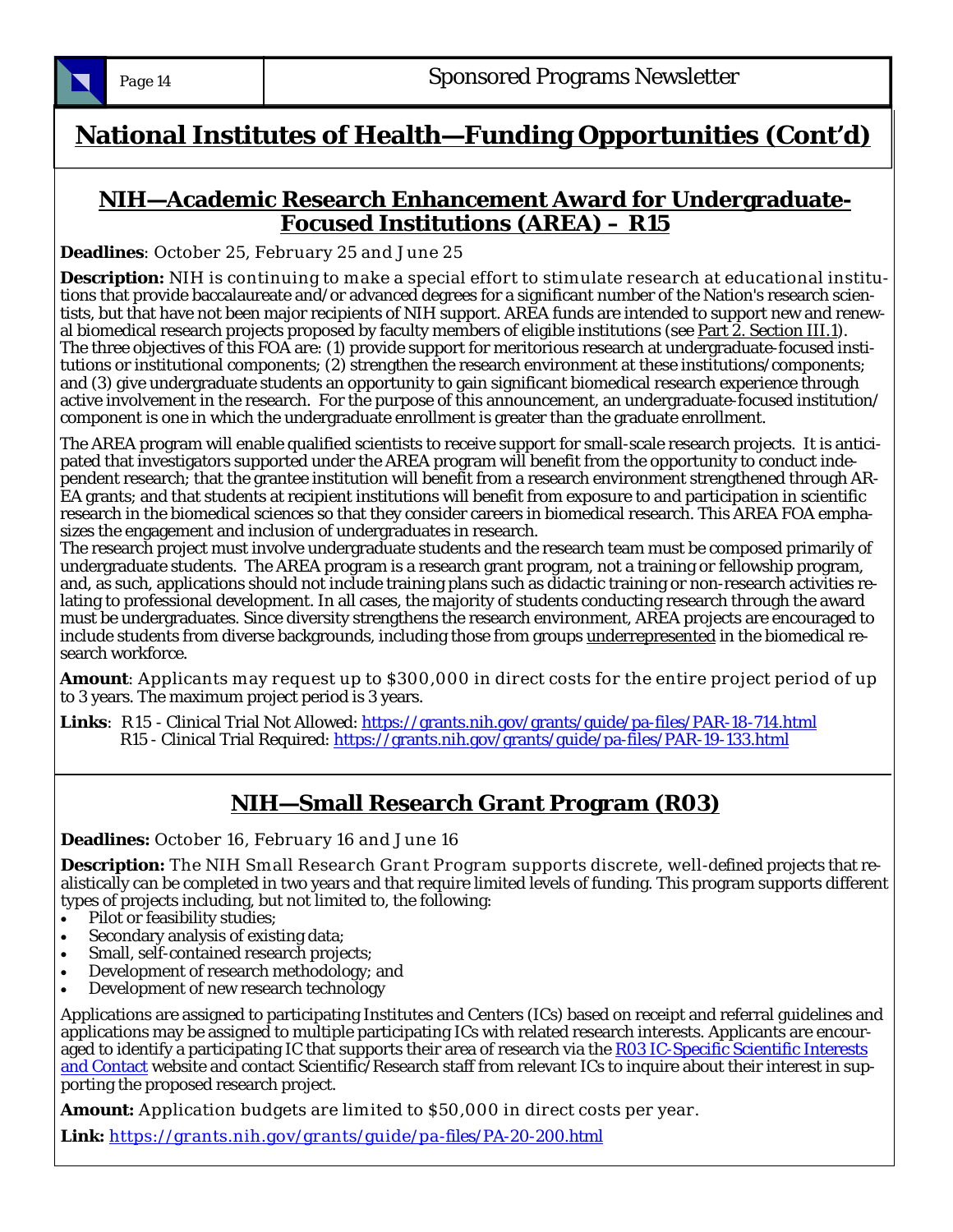# **National Science Foundation – Funding Opportunities**

### **NSF—Law & Science (LS) (Formerly Law & Social Sciences )**

**Deadline:** January 17, 2022 (January 15 annually thereafter); August 1 (August 1 annually thereafter);

**Description:** The Law & Science Program considers proposals that address social scientific studies of law and law-like systems of rules. The Program is inherently interdisciplinary and multi-methodological. Successful proposals describe research that advances scientific theory and understanding of the connections between human behavior and law, legal institutions, or legal processes; or the interactions of law and basic sciences, including biology, computer and information sciences, STEM education, engineering, geosciences, and math and physical sciences. Scientific studies of law often approach law as dynamic, interacting with multiple arenas, and with the participation of multiple actors. Fields of study include many disciplines, and often address problems including, though not limited, to:

- 1. Crime, Violence, and Policing
- 2. Cyberspace
- 3. Economic Issues
- 4. Environmental Science
- 5. Evidentiary Issues

**Amount:** Award amounts vary based on the scope of the proposed project.

**Link**: https://www.nsf.gov/funding/pgm\_summ.jsp?pims\_id=505704&org=NSF&sel\_org=SBE&from=fund

## **NSF—Faculty Early Career Development Program (CAREER)**

Includes the description of NSF Presidential Early Career Awards for Scientists and Engineers (PECASE)

**Deadline:** July 26 (Fourth Monday in July, Annually Thereafter)

**Description:** The CAREER Program is a Foundation-wide activity that offers the National Science Foundation's most prestigious awards in support of early-career faculty who have the potential to serve as academic role models in research and education and to lead advances in the mission of their department or organization. Activities pursued by early-career faculty (i.e. Assistant Professors) should build a firm foundation for a lifetime of leadership in integrating education and research. NSF encourages submission of CAREER proposals from early-career faculty at all CAREER-eligible organizations and especially encourages women, members of underrepresented minority groups, and persons with disabilities to apply.

All CAREER proposals should describe an integrated path that will lead to a successful career as an outstanding researcher and educator. NSF recognizes that there is no single approach to an integrated research and education plan, but encourages all applicants to think creatively about the reciprocal relationship between the proposed research and education activities and how they may inform each other in their career development as both outstanding researchers and educators. These plans should reflect the proposer's own disciplinary and educational interests and goals, as well as the needs and context of his or her organization. Because there may be different expectations within different disciplinary fields and/or different organizations, a wide range of research and education activities may be appropriate for the CAREER program.

**Amount:** Awards, including indirect costs, are expected to total a minimum of \$400,000 for the 5 year du-ration, with the following exceptions: Awards for proposals to the Directorate for Biological Sciences (BIO), the Directorate for Engineering (ENG), or the Office of Polar Programs (OPP) are expected to total a minimum of \$500,000 for the 5-year duration.

Link: https://www.nsf.gov/funding/pgm\_summ.jsp?pims\_id=503214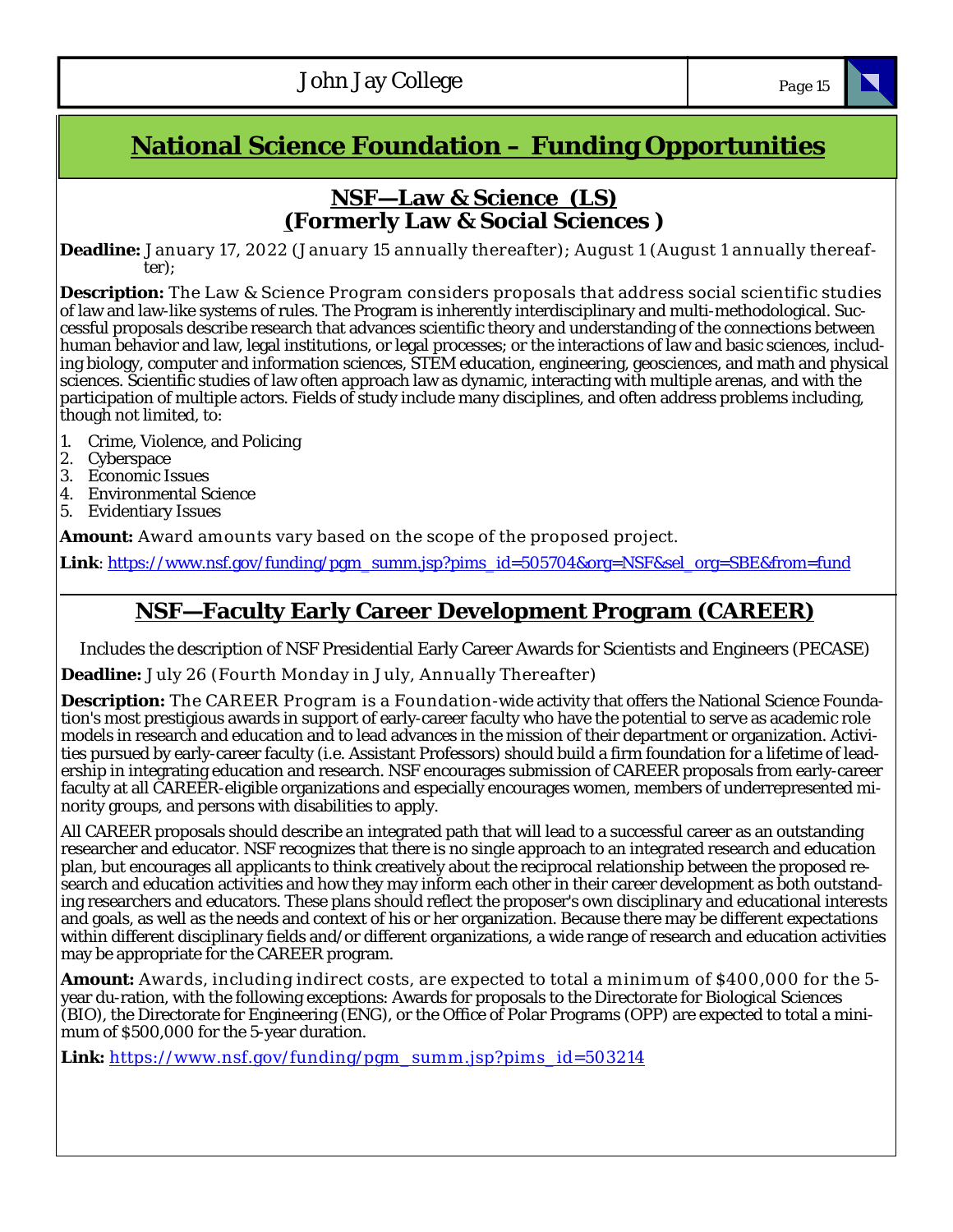# **National Science Foundation – Funding Opportunities (Cont'd)**

# **NSF—Economics**

**Deadline:** January 18, 2022 (January 18 annually thereafter); August 18 (August 18 annually thereafter)

**Description:** The Economics program supports research designed to improve the understanding of the processes and institutions of the U.S. economy and of the world system of which it is a part. This program also strengthens both empirical and theoretical economic analysis as well as the methods for rigorous research on economic behavior. It supports research in almost every area of economics, including econometrics, economic history, environmental economics, finance, industrial organization, international economics, labor economics, macroeconomics, mathematical economics, and public finance.

The Economics program welcomes proposals for individual or multi-investigator research projects, doctoral dissertation improvement awards, conferences, symposia, experimental research, data collection and dissemination, computer equipment and other instrumentation, and research experience for undergraduates. The program places a high priority on interdisciplinary research. Investigators are encouraged to submit proposals of joint interest to the Economics Program and other NSF programs and NSF initiative areas. The program places a high priority on broadening participation and encourages proposals from junior faculty, women, other underrepresented minorities, Research Undergraduate Institutions, and EPSCoR states. The program also funds conferences and interdisciplinary research that strengthens links among economics and the other social and behavioral sciences as well as mathematics and statistics.

**Amount:** Varies across disciplinary research programs.

**Link:** 

https://www.nsf.gov/funding/pgm\_summ.jsp?pims\_id=5437&org=NSF&sel\_org=SBE&from=fund

# **NSF—Developmental Sciences (DS)**

**Deadline:** January 17, 2022 (January 15, annually thereafter); July 15 (July 15, annually thereafter)

**Description:** DS supports basic research that increases our understanding of cognitive, linguistic, social, cultural, and biological processes related to human development across the lifespan. Research supported by this program will add to our knowledge of the underlying developmental processes that support social, cognitive, and behavioral functioning, thereby illuminating ways for individuals to live productive lives as members of society.

DS supports research that addresses developmental processes within the domains of cognitive, social, emotional, and motor development across the lifespan by working with any appropriate populations for the topics of interest including infants, children, adolescents, adults, and non-human animals. The program also supports research investigating factors that affect developmental change including family, peers, school, community, culture, media, physical, genetic, and epigenetic influences. Additional priorities include research that: incorporates multidisciplinary, multi-method, microgenetic, and longitudinal approaches; develops new methods, models, and theories for studying development; includes participants from a range of ethnicities, socioeconomic backgrounds, and cultures; and integrates different processes (e.g., memory, emotion, perception, cognition), levels of analysis (e.g., behavioral, social, neural), and time scales.

**Amount:** A typical project funded through the DS program is approximately 3 years in duration with a total cost, including both direct and indirect costs, between \$100,000 and \$200,000 per year.

Link: https://www.nsf.gov/funding/pgm\_summ.jsp? pims\_id=8671&org=NSF&sel\_org=SBE&from=fund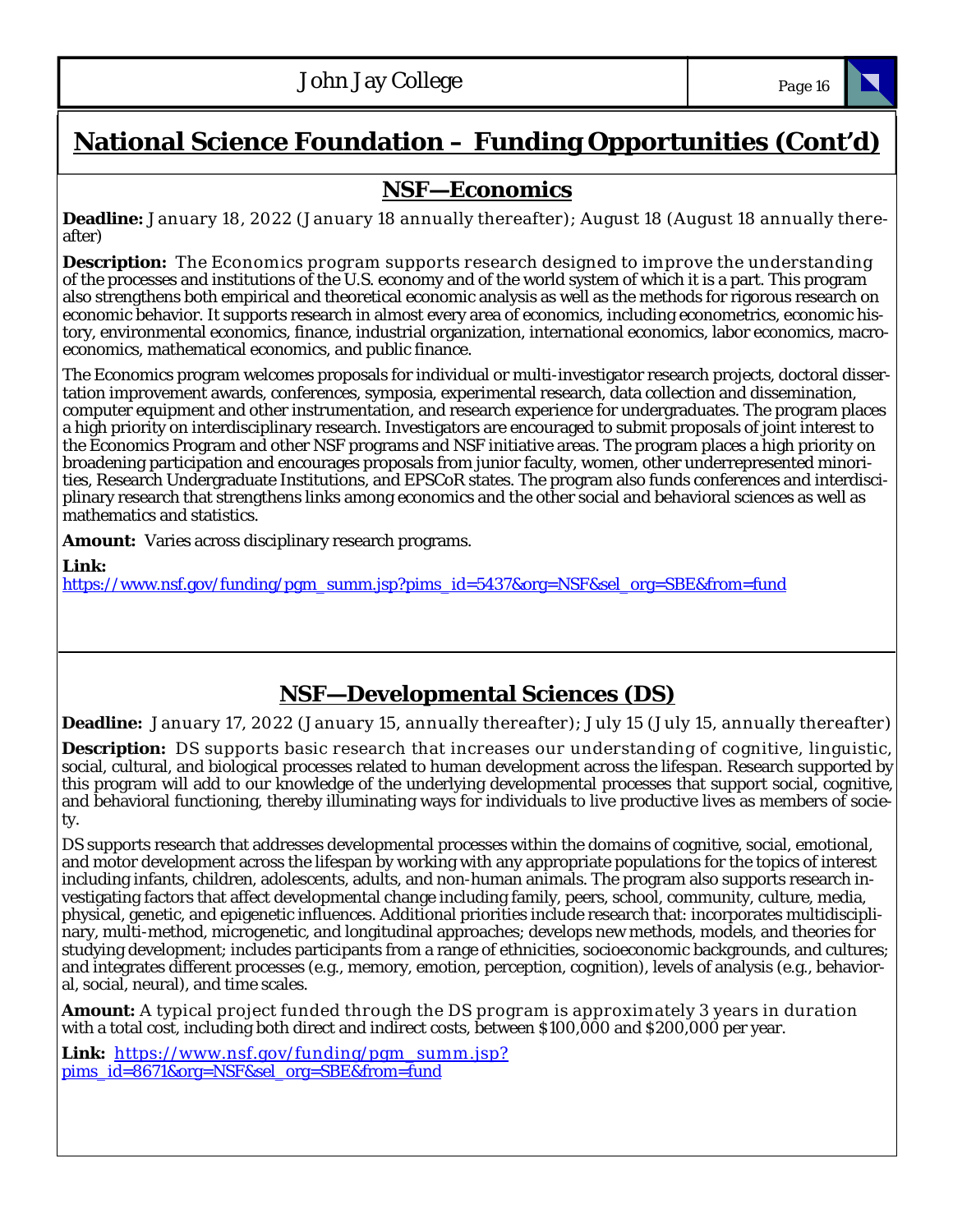# **National Science Foundation – Funding Opportunities (Cont'd)**

# **NSF—Sociology**

**Deadline:** January 17, 2022 (Jan. 15 annually thereafter); August 15 (Aug. 15 annually thereafter)

**Description:** The Sociology Program supports basic research on all forms of human social organization -- societies, institutions, groups and demography -- and processes of individual and institutional change. The Program encourages theoretically focused empirical investigations aimed at improving the explanation of fundamental social processes. Included is research on organizations and organizational behavior, population dynamics, social movements, social groups, labor force participation, stratification and mobility, family, social networks, socialization, gender, race and the sociology of science and technology. The Program supports both original data collections and secondary data analysis that use the full range of quantitative and qualitative methodological tools. Theoretically grounded projects that offer methodological innovations and improvements for data collection and analysis are also welcomed.

The Sociology Program also funds doctoral dissertation research to defray direct costs associated with conducting research, for example, dataset acquisition, additional statistical or methodological training, meeting with scholars associated with original datasets, and fieldwork away from the student's home campus. See the Sociology Program Doctoral Dissertation Improvement Awards Solicitation for more information on this opportunity.

**Amount:** Varies across disciplinary research programs

**Link:** https://beta.nsf.gov/funding/opportunities/sociology

# **NSF—Social Psychology**

**Deadline:** January 17, 2022 (January 15, annually thereafter); July 15 (July 15 annually thereafter)

**Description:** The Social Psychology Program at NSF supports basic research on human social behavior, including cultural differences and development over the life span.

Among the many research topics supported are: attitude formation and change, social cognition, personality processes, interpersonal relations and group processes, the self, emotion, social comparison and social influence, and the psychophysiological and neurophysiological bases of social behavior.

The scientific merit of a proposal depends on four important factors: (1) The problems investigated must be theoretically grounded. (2) The research should be based on empirical observation or be subject to empirical validation. (3) The research design must be appropriate to the questions asked. (4) The proposed research must advance basic understanding of social behavior.

**Amount:** Award amounts vary based on the scope of the proposed projects.

Link: https://www.nsf.gov/funding/pgm\_summ.jsp?pims\_id=5712

# **NSF—Perception, Action & Cognition (PAC)**

**Deadline:** February 1, 2022 (February 1 annually thereafter); June 15 (June 15 annually thereafter) research on a wide-range of topic areas related to typical human

**Description:** The PAC program funds theoretically motivated behavior with particular focus on perceptual, motor, and cognitive processes and their interactions. Central research topics for consideration by the program include (but are not limited to) vision, audition, haptics, attention, memory, written and spoken language, spatial cognition, motor control, categorization, reasoning, and concept formation. Of particular interest are emerging areas, such as the interaction of sleep or emotion with cognitive or perceptual processes, epigenetics of cognition, computational models of cognition, and cross-modal and multimodal processing. The program welcomes a wide range of perspectives, such as individual differences, symbolic and neural-inspired computation, ecological approaches, genetics and epigenetics, nonlinear dynamics and complex systems, and a variety of methodologies spanning the range of experimentation and modeling. The PAC program is open to co-review of proposals submitted to other programs both within the Social, Behavioral, and Economic Sciences Directorate and across other directorates.

**Amount:** Award amounts vary based on the scope of the project. **Link:** 

https://www.nsf.gov/funding/pgm\_summ.jsp?pims\_id=5686&org=NSF&sel\_org=SBE&from=fund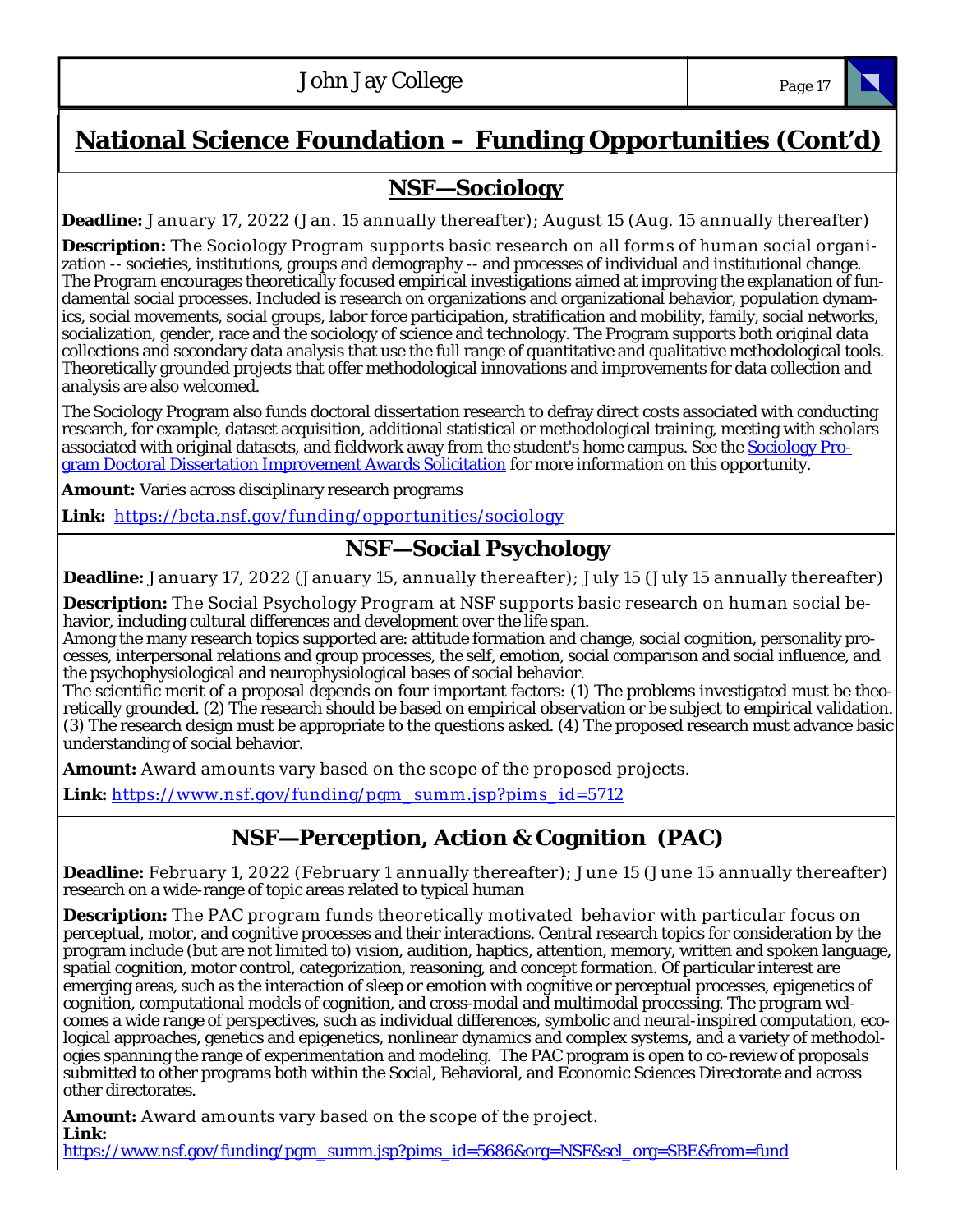# **National Science Foundation – Funding Opportunities (Cont'd)**

### **NSF—Improving Undergraduate STEM Education: Hispanic-Serving Institutions (HSI Program)**

**Deadline: February 10** (Second Wednesday in February, Annually Thereafter); **August 25** (Last Wednesday in August, Annually Thereafter)

**Description:** The goals of the HSI program are to enhance the quality of undergraduate science, technology, engineering, and mathematics (STEM) education and to increase the recruitment, retention, and graduation rates of students pursuing associate's or baccalaureate degrees in STEM. Achieving these, given the diverse nature and context of the HSIs, requires additional strategies that support building capacity at HSIs through innovative approaches: to incentivize institutional and community transformation; and to promote fundamental research (i) on engaged student learning, (ii) about what it takes to diversify and increase participation in STEM effectively, and (iii) that improves our understanding of how to build institutional capacity at HSIs. Intended outcomes of the HSI Program include broadening participation of students that are historically underrepresented in STEM and expanding students' pathways to continued STEM education and integration into the STEM workforce.

The HSI program accepts proposals in the following tracks:

 Track 1: The *Planning or Pilot Projects (PPP)* track provides a funding opportunity for institutions that are new to NSF5 or are Primarily Undergraduate Institutions (PUIs6), including community colleges. The PPP has been designed to link with the other two tracks. The PPP track seeks to enhance undergraduate STEM education and build capacity at less-resourced institutions and to increase these institutions' ability to compete for NSF funding from other programs.

*Planning* projects in this track undertake the activities necessary to develop a future HSI program Track 2 or Track 3 proposal submission. *Pilot* projects in this track may be carried out to achieve a short-term, well-defined goal to enhance the availability of high-quality undergraduate STEM education at the HSI and gather preliminary data for future HSI program Track 2 or Track 3 proposals. Importantly, Pilot projects may also develop fundamental STEM education research capacity on student learning at HSIs, discovering effective means for diversifying and increasing participation in STEM. All PPP projects must include project evaluation and dissemination components.

 Track 2: The *Implementation and Evaluation Projects (IEP)* track supports the implementation of evidence-based unit-, department-, or multi-department-level activities that will enhance the quality of undergraduate STEM education. All HSI institution types are encouraged to apply, especially PUIs (including community colleges). These projects may design and implement a new educational practice or practices, and/or adapt/replicate evidence-based practices that are already known to be effective.

IEP may conduct research that promotes one or more of the HSI program goals, including research on indicators of effective and successful undergraduate STEM education at HSIs. These projects must include both project evaluation and dissemination components, as well as an education research component. The IEP strategies are expected to be institutionalized and sustainable.

 Track 3: The *Institutional Transformation Projects (ITP)* track supports institution-wide structural or systemic changes to enhance undergraduate STEM education at the proposing HSI. The ITP must be grounded in STEM education research and broadening participation research and be designed to make institutional infrastructure and policy changes to support long-term institutional changes that encourage and support faculty in implementing evidence-based practices that enhance student outcomes in STEM at the proposing HSI.

**Anticipated Funding Amount:** \$11,000,000. The number of new awards is subject to the availability of funds.

**Link:** https://www.nsf.gov/pubs/2020/nsf20599/nsf20599.htm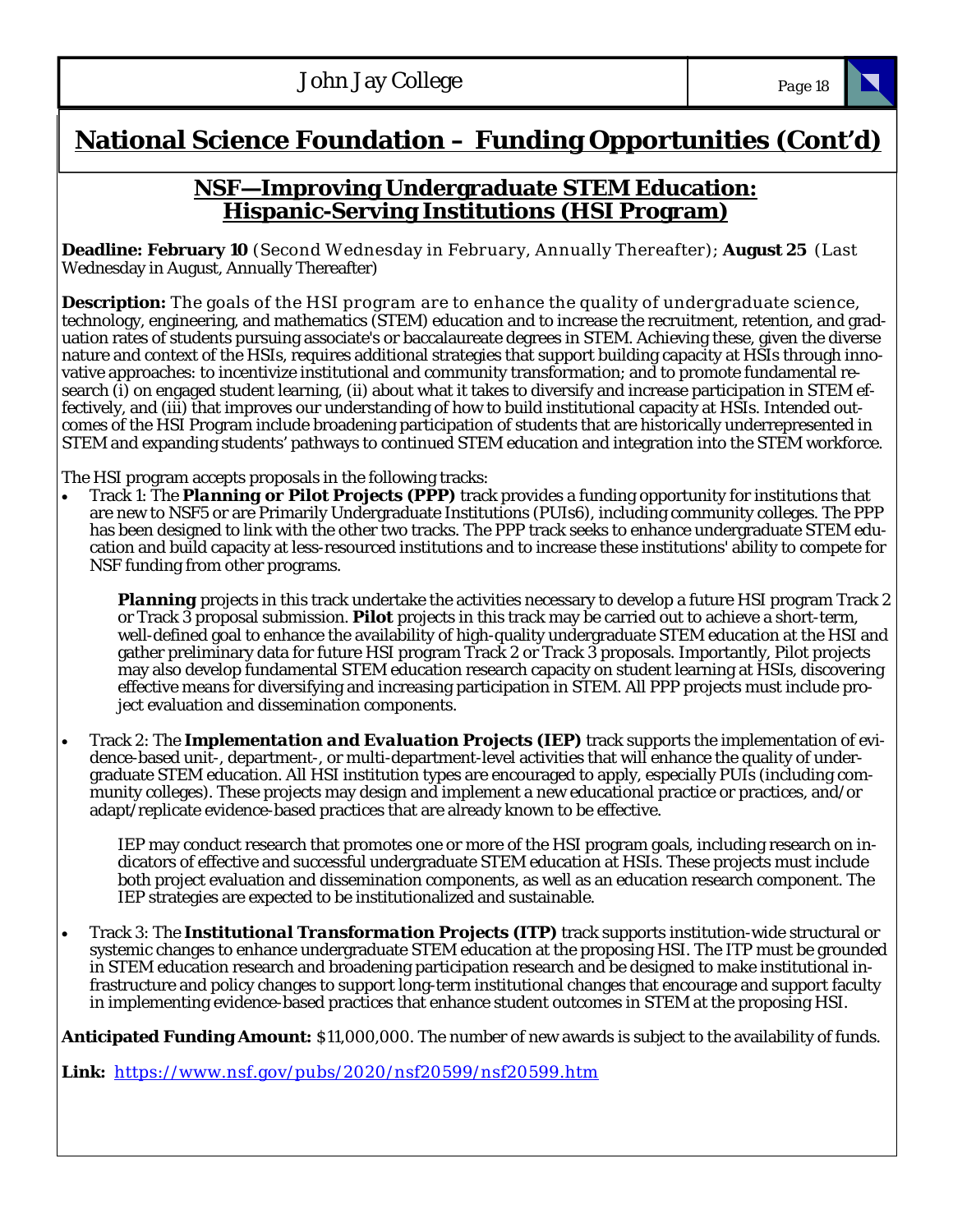| <b>John Jay College</b> | Page 19 |
|-------------------------|---------|
|                         |         |

# **Funding Opportunities from the National Endowment for the Humanities (NEH)**

### **NEH Scholarly Editions and Scholarly Translations**

**Deadline:** December 1, 2021

**Description:** The program provides grants to organizations to support collaborative teams who are editing, annotating, and translating foundational humanities texts that are vital to learning and research but are currently inaccessible or are available only in inadequate editions or translations. Typically, the texts are significant literary, philosophical, and historical materials, but other types of work may also be the subject of an edition. The program supports continuous full-time or part-time activities during the periods of performance of one to three years. Projects must be undertaken by at least two scholars working collaboratively. While international collaboration is permitted, projects must maintain an equitable balance between scholars at U.S. institutions and scholars at non-U.S. institutions. In addition to supporting long-term editorial projects, the program also encourages applications for short-term projects and for projects that are at a planning stage.

**Amount:** Awards are capped at \$300,000 in outright funds, not to exceed \$100,000 per year. Applicants whose projects respond to "A More Perfect Union": NEH Special Initiative Advancing Civic Education and Celebrating the Nation's 250th Anniversary may request up to an additional \$150,000 in federal matching funds.

Link: https://www.neh.gov/grants/research/scholarly-editions-and-translations-grants

### **NEH Collaborative Research**

**Deadline:** December 1, 2021

**Description:** The program aims to advance humanistic knowledge by supporting sustained collaboration between two or more scholars. Collaborators may be drawn from one or more institutions. International collaboration is encouraged, but the project director must be based at a U.S. institution, and project teams must include an equitable balance of scholars based at U.S. institutions and scholars based at non-U.S. institutions. The program encourages projects that propose diverse approaches to topics, incorporate multiple points of view, and explore new avenues of inquiry in the humanities.

The program allows projects that propose research in a single field of study, as well as interdisciplinary work. Projects that include partnerships with researchers from the natural and social sciences are encouraged but must employ a humanistic research agenda. Collaboration among different types of institutions is welcome.

Proposed projects must aim to result in tangible and sustainable outcomes, such as co-authored or multi-authored books; born-digital publications; themed issues of peer-reviewed journals; a series of peer-reviewed articles; or open-access scholarly digital resources. All project outcomes must incorporate collaboration and interpretation to address significant humanities research questions.

The program includes four project categories: Planning International Collaboration, Conference, Manuscript Preparation, and Scholarly Digital Projects. The categories support different project types or stages and have different performance periods and award ceilings.

**Amount:** Up to \$250,000 (Depending on funding category)

Link: https://www.neh.gov/grants/research/collaborative-research-grants

## **NEH Public Scholars (Individual Applicants)**

**Deadline**: December 15, 2021

**Description:** For the creation of w ell-researched nonfiction books in the humanities written for the broad public. It does so by offering grants to individual authors for research, writing, travel, and other activities leading to publication. Writers with or without an academic affiliation may apply. The program is intended both to encourage non-academic writers to deepen their engagement with the humanities by strengthening the research underlying their books and to encourage academic writers in the humanities to communicate the significance of their research to the broadest possible range of readers.

**Amount:** \$5,000 per month for six to twelve months

**Link:** https://www.neh.gov/grants/research/public-scholar-program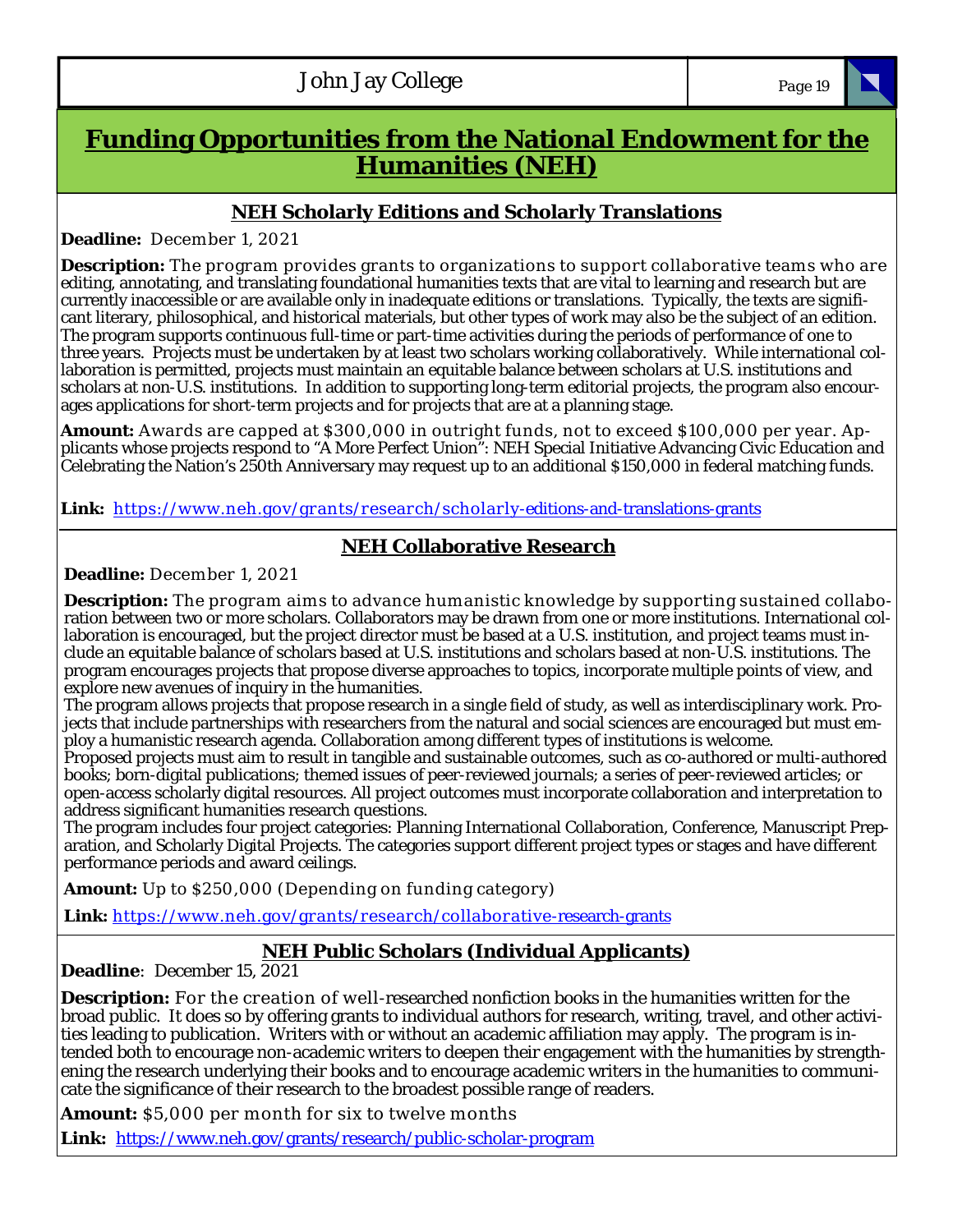# **Funding Opportunities from the National Endowment for the Humanities (NEH) - (cont'd)**

### **NEH Media Projects**

**Deadline**: January 12, 2022

**Description:** The Media Projects program supports the development, production, and distribution of radio programs, podcasts, long-form documentary films, and documentary film series that engage general audiences with humanities ideas in creative and appealing ways. Projects must be grounded in humanities scholarship and demonstrate an approach that is thoughtful, balanced, and analytical. Media Projects offers two levels of funding: Development and Production.

**Amount:** \$75,000 for Development , \$700,000 for Production, \$1,000,000 for Chairman's Special Awards **Link:** https://www.neh.gov/program/media-projects

### **NEH Public Humanities Projects**

**Deadline:** January 12, 2022

**Description:** The Public Humanities Projects program supports projects that bring the ideas of the humanities to life for general audiences through public programming. Projects must engage humanities scholarship to analyze significant themes in disciplines such as history, literature, ethics, and art history. Awards support projects that are intended to reach broad and diverse public audiences in non-classroom settings in the United States. Projects should engage with ideas that are accessible to the general public and employ appealing interpretive formats.

Public Humanities Projects supports projects in three categories (Exhibitions, Historic Places, and Humanities Discussions), and at two funding levels (Planning and Implementation). Proposed projects may include complementary components: for example, a museum exhibition might be accompanied by a website or mobile app.

Project topics may be international, national, regional, or local in focus, but locally focused projects should address topics that are of regional or national relevance by drawing connections to broad themes or historical questions. Projects that don't address issues of concern to wider regional or national audiences might consider local sources of funding, such as their state humanities councils. Award amounts offered to successful applicants will reflect the project's scope and the size of its expected audiences.

Small and mid-sized organizations are especially encouraged to apply. We likewise welcome humanities projects tailored to particular groups, such as families, youth (including K-12 students in informal educational settings), underserved communities, and veterans.

**Amount:** Planning: up to \$75,000; Implementation: \$50,000 to \$400,000; Chairman's Special Awards: up to \$1,000,000

Link: https://www.neh.gov/grants/public/public-humanities-projects

## **NEH Institutes for Higher Education Faculty**

**Deadline**: February 22, 2022

**Description:** NEH-funded institutes are professional development programs that convene higher education faculty from across the nation to deepen and enrich their understanding of significant topics in the humanities and enrich their capacity for effective scholarship and teaching.

**Recorded Webinar:** A pre-recorded webinar will be available here by December 8, 2021 Live Q&A Session: Click here to participate in a live Q&A session at 12 pm Eastern Time on Wednesday, January 12. Or call in (audio only) +1 202-600-8430, Meeting code 658267151# **Optional Draft Review:** Submit a partial or full draft of your narrative as an attachment to institutes@neh.gov by January 19, 2022 to receive feedback from program officers before the deadline.

**Amount:** Up to \$235,000

**Link:** https://www.neh.gov/grants/education/institutes-higher-education-faculty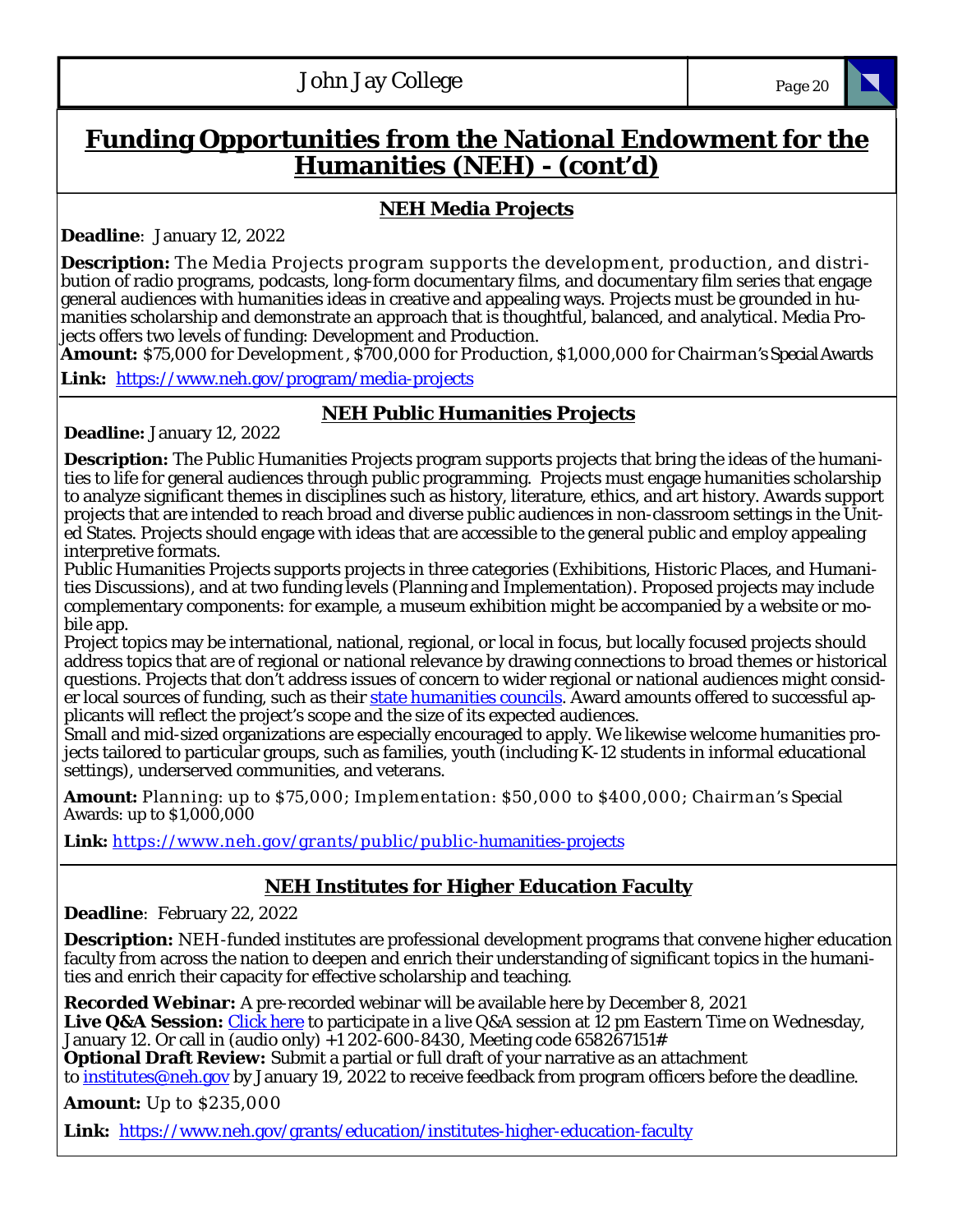# **Funding Opportunities from the National Endowment for the Humanities (NEH) - (cont'd)**

### **NEH Digital Humanities Advancement Grants (DHAG)**

**Deadline**: January 14, 2022

**Description:** The DHAG program supports innovative, experim ental, and/or com putationally challenging digital projects, leading to work that can scale to enhance scholarly research, teaching, and public programming in the humanities. The program also supports research that examines the history, criticism, ethics, and philosophy of digital culture or technology and its impact on society.

DHAG applicants must respond to one or more of these programmatic priorities:

- research and refinement of innovative, experimental, or computationally challenging methods and techniques
- enhancement or design of digital infrastructure, such as open-source code, tools, or platforms, that contribute to and support the humanities
- research that examines the history, criticism, ethics, or philosophy of digital culture or technology and its impact on society, including racial, religious, and/or gender biases
- evaluative studies that investigate the practices and the impact of digital scholarship on research, pedagogy, scholarly communication, and public engagement

DHAG is one of many grant programs at the NEH that funds digital humanities projects. Please consult these resources to help find the right program to support your work.

**Amount:** Level I \$50,000; Level II \$150,000; Level III \$350,000 + \$50,000 in matching funds *(All proposals, but particularly Level III proposals, must be discussed with the College's Sponsored Programs Director early on in the proposal phase.)*

**Link:** https://www.neh.gov/grants/odh/digital-humanities-advancement-grants

## **NEH Fellowships—(Individual Applicants)**

#### **Deadline:** April 13, 2022

**Description:** These are competitive awards granted to individual scholars pursuing projects that embody exceptional research, rigorous analysis, and clear writing. Applications must clearly articulate a project's value to humanities scholars, general audiences, or both. Fellowships provide recipients time to conduct research or to produce books, monographs, peer-reviewed articles, e-books, digital materials, translations with annotations or a critical apparatus, or critical editions resulting from previous research. Projects may be at any stage of development. Those interested in research projects that are either born digital or require mainly digital expression and digital publication are encouraged to apply instead for NEH-Mellon Fellowships for Digital Publication.

**Amount:** \$60,000 (\$5,000 per month)

**Link:** https://www.neh.gov/grants/research/fellowships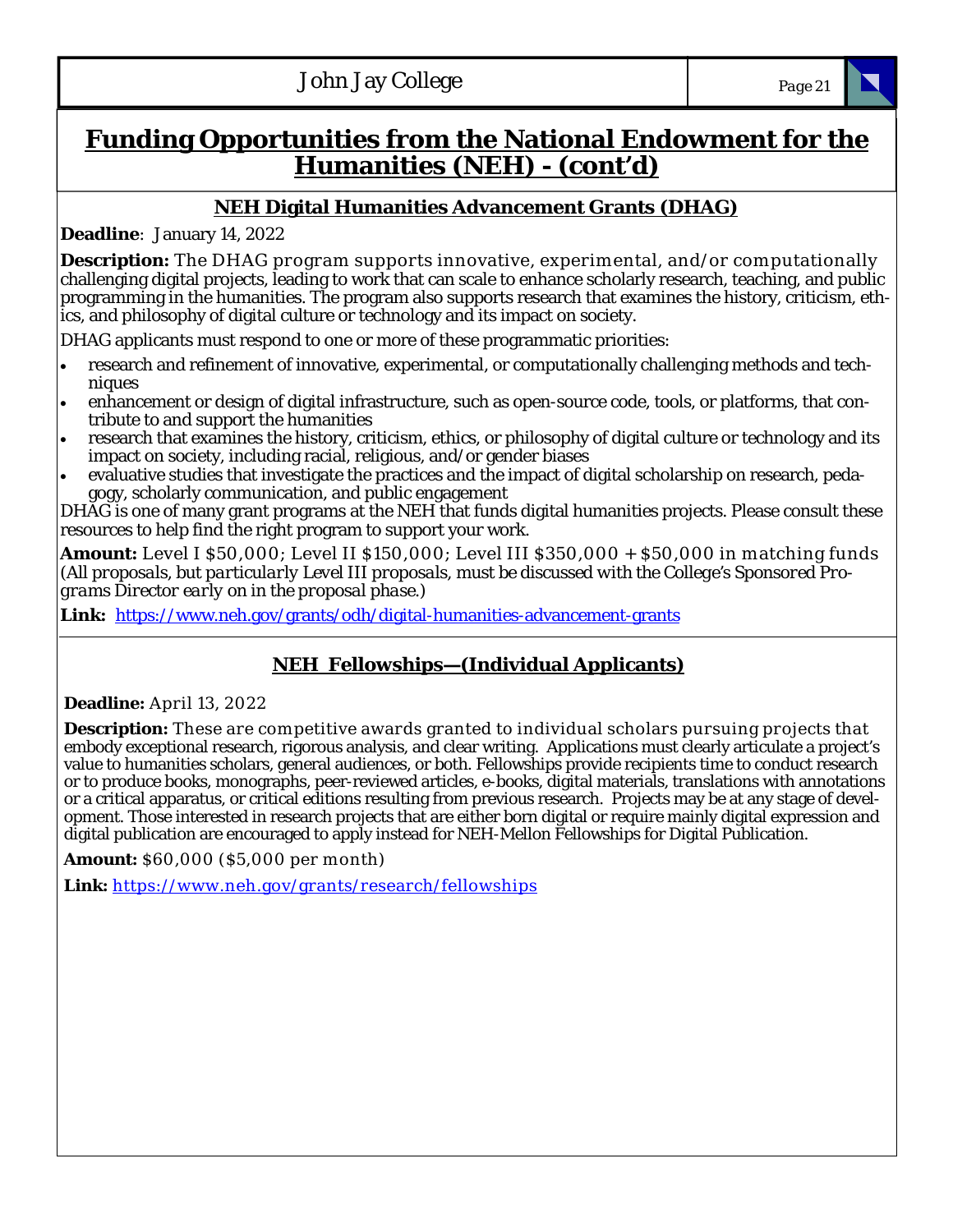# **Funding Opportunities from the National Endowment for the Humanities (NEH) - (cont'd)**

## **NEH Awards for Faculty at Hispanic-Serving Institutions (Individual Applicants)**

**Deadline**: April 13, 2022

**Description:** The NEH Awards for Faculty program seeks to strengthen the humanities at Hispanic-Serving Institutions by encouraging and expanding humanities research opportunities for individual faculty and staff members. Awards support individuals pursuing scholarly research that is of value to humanities scholars, students, and/or general audiences.

This program offers applicants flexibility in project types and award periods. Common to all projects must be humanities research. Eligible projects include:

- humanities research in primary and secondary materials leading to the development of books, monographs, peer-reviewed articles, e-books, digital materials, translations with annotations or a critical apparatus, critical editions, or other scholarly resources
- humanities research related to institutional or community goals or interests, such as projects that draw on institutional or community archival collections, or the development of materials in support of culture or language preservation and revitalization
- humanities research leading to the improvement of an existing undergraduate course, including the development of humanities resources (for example, oral histories, identification of previously unavailable primary sources, historical or literary collections)

The program is open to all faculty and staff members, including full time, part time, adjunct, and retired faculty and staff at Hispanic-Serving Institutions. Awards support individuals who work between half time and full time on their projects. Projects may be at any stage of development.

**Amount:** \$5,000 per month, up to 12 months

**Link:** https://www.neh.gov/grants/research/awards-faculty-hispanic-serving-institutions



**NATIONAL ENDOWMENT FOR THE HUMANITIES**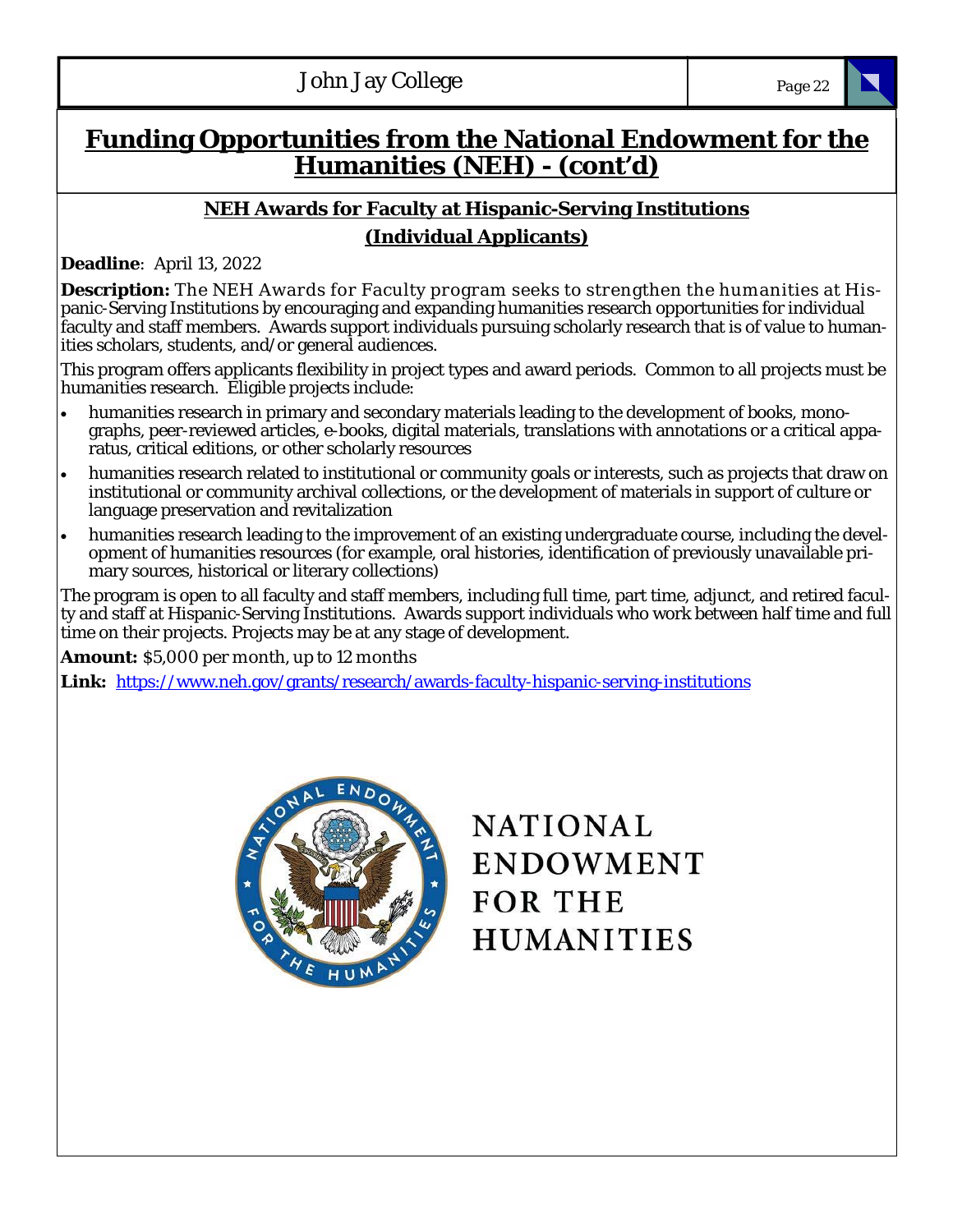# **Current Funding Opportunities from Various Sponsors**

### **Alfred P. Sloan Foundation—Major Program Areas Grants**

**Deadline:** Letters of inquiry are accepted at anytime.

**Description:** The Alfred P. Sloan Foundation makes grants in nine broad subject matters, known within the Foundation as major program areas. (1) **Sloan Research Fellowships** - Annual awards to 126 of the most promising early-career scholars in eight scientific and technical fields. (2) **STEM Research -** Grants to support original, high-quality research in the natural sciences, engineering, and mathematics. (3) **STEM Higher Education -**  Grants to improve the quality and diversity of higher education in science, technology, engineering and mathematics. (4) **Public Understanding of Science, Technology, & Economics -** Grants to expand the public understanding of science and technology through the use of books, radio, film, television, theater, and new media. (5) **Digital Information Technology -** Grants to advance the creation, dissemination, and democratization of access to knowledge through the use of new developments in digital information technology. (6) **Economics -** Grants to support original, high quality research and programs to enhance U.S. economic performance and the quality of American life. (7) **Energy and Environment-** Grants to advance our understanding of the economic, environmental, security, and policy trade-offs associated with the increased deployment of Flow- and no-carbon resources and technologies and the resulting impacts on the quality of American life. (8) **Select Issues -** Grants that support unique opportunities or projects that advance a significant interest related to the Foundation's mission but not directly covered by other Foundation grant making programs. (9) **Civic Initiatives -** Grants for projects that benefit the New York City metropolitan area in ways consonant with the Foundation's mission.

**Amount:** Award sizes vary by program area.

**Link:** http://w w w .sloan.org/m ajor-program-areas/

### **Oak Foundation–Grants**

**Deadline:** Letters of inquiry are accepted at anytime.

**Description:** We fund a variety of time-bound projects, core costs, technical assistance and collaborative activities. Each program has its own funding criteria, geographic scope and requirements. While each program has its own areas of focus, as a whole, we adhere to seven funding principles. These include funding initiatives that:

- target root causes of problems
- are replicable either within a sector or across geographical locations
- include plans for long-term sustainability
- strive to collaborate with like-minded organizations
- demonstrate good financial and organizational management
- value the participation of people (including children) and communities and
- have secured co-funding.

### **Amount:** \$ 25,000

**Link:** http://w w w .oakfnd.org/our-grant-making.html and http://www.oakfnd.org/application-process.html

### **Public Welfare Foundation—Social Justice Programs**

**Deadline**: Letters of intent are accepted throughout the year.

**Description:** The Public Welfare Foundation supports efforts to advance justice and opportunity for people in need. The Foundation looks for strategic points where its funds can make a significant difference and improve lives through policy change and system reform. The fund focuses on three program areas: Criminal Justice, Juvenile Justice and Workers' Rights.

**Amount:** Awards vary by project needs.

**Link:** http://www.publicwelfare.org/grants-process/program-guidelines/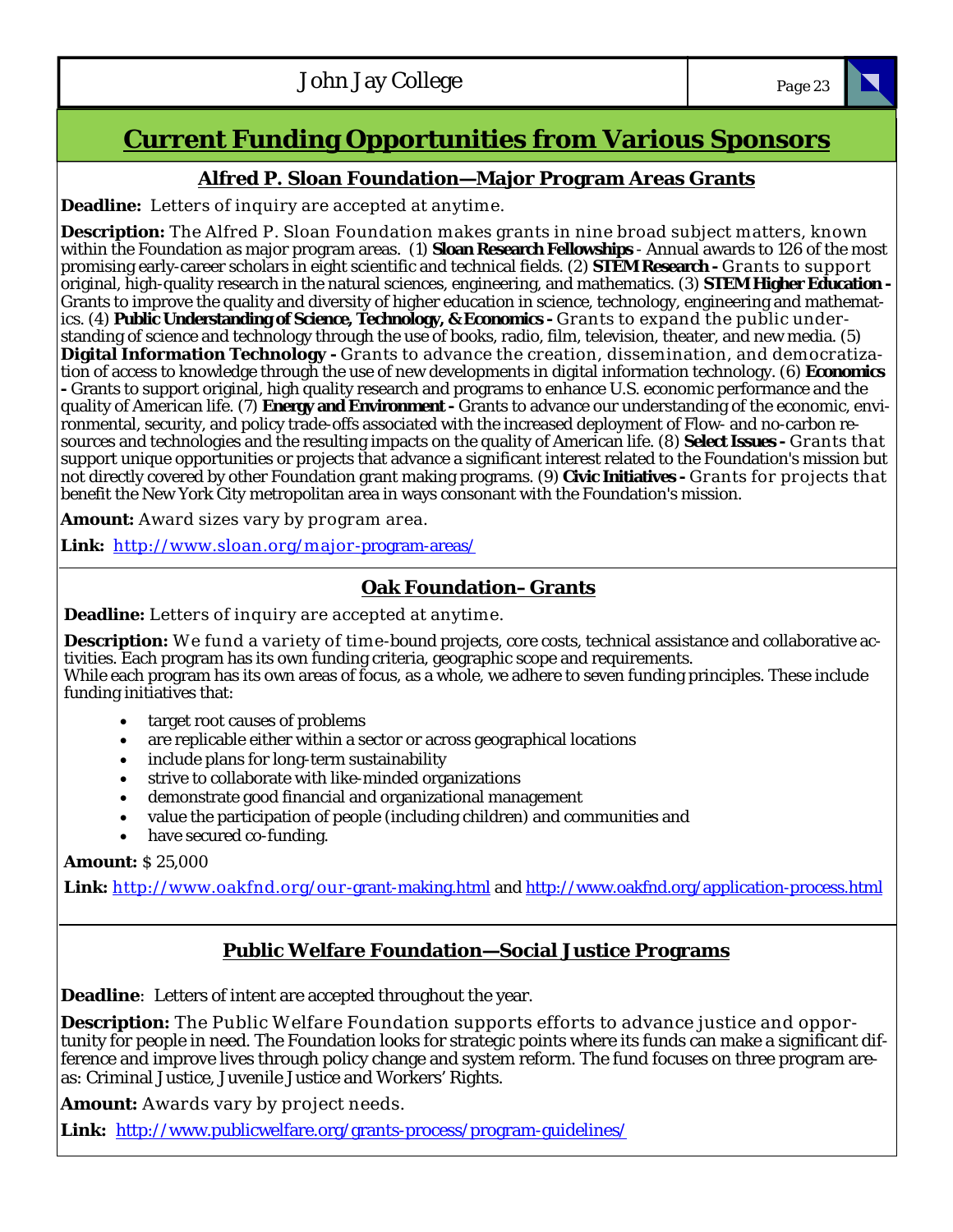# **Current Funding Opportunities from Various Sponsors (Cont'd)**

### **Henry Luce Foundation—Higher Education Program**

**Deadline**: Letters of inquiry can be submitted at any time through the Foundation's online portal. Should you have questions in advance of completing the Letter of Inquiry, you may e-mail them to Mr. Sean Buffington, Program Director for Higher Education at **buffington@hluce.org**.

**Description**: The Higher Education Program welcomes excellent, innovative proposals from colleges and universities and the organizations that support them. The program encourages inquiries from institutions that are less well-resourced and/or that serve disadvantaged or marginalized communities.

- Higher education program grants have several characteristics:
- They support projects in the humanities and qualitative social sciences. (There is one exception: projects that seek to support women or to increase the number of women in certain STEM fields are also eligible.)
- They support projects aimed at faculty and doctoral students; in general, projects aimed primarily at undergraduates will not be supported.
- They support team-based projects or institutional initiatives rather than purely individual research projects; such projects or initiatives will seek to have broader impact—on a field or on the sector.
- The projects they support will not only produce new knowledge but will also model new approaches to the production, dissemination and application of knowledge.

Grants awarded to colleges and universities through the Higher Education Program should focus on at least one of the particular strategies described below:

- Encouraging new approaches to the dissemination of research outside of the academy—including to the general public or to particular communities of interest, like policymakers or practitioners
- Facilitating collaboration, dialogue, or another kind of exchange or partnership between scholars and practitioners or policymakers
- Facilitating and nurturing trans-disciplinary and trans-national research and training, especially across institutional boundaries and barriers of various kinds
- Supporting innovation in doctoral education, especially in ways that empower graduate students and equip them to thrive personally and professionally in the more challenging contemporary context
- Supporting women in the professoriate and administration, especially in the physical sciences, engineering, and mathematics
- Supporting dialogue and collaboration between US and non-US institutions about higher education goals and strategies

Links: https://www.hluce.org/programs/higher-education/ (you can read more about the Foundation's other programs at https://www.hluce.org/programs/).

### **The Nathan Cummings Foundation**

**Deadline**: Letter of inquiries are accepted on a rolling basis and are reviewed by NCF staff within 60 days.

**Description:** To address **inequality**, the Foundation will invest in work with strong potential to create pathways to economic opportunity, particularly for women and people of color, and that takes seriously the need to: improve quality of life for the poor; move toward greater equality of opportunity, meaning that where someone is born on the income distribution would not limit their chances to move up; and challenge structures and ideas that allow a vastly disproportionate share of the nation's wealth to be concentrated in the hands of a few.

The Foundation will address **climate change** as a consequence of progress in human development and economic prosperity, and will fund promising work that helps activate American ingenuity in pursuit of three interrelated goals: increasing access to modern energy for the world's poor; stabilizing greenhouse gas concentrations in the atmosphere at a low level; and improving resilience for those most vulnerable to the negative consequences of climate variability and change.

**Amount:** Award amounts vary based on the scope of the proposed project.

**Link:** http://ncf.org/how-apply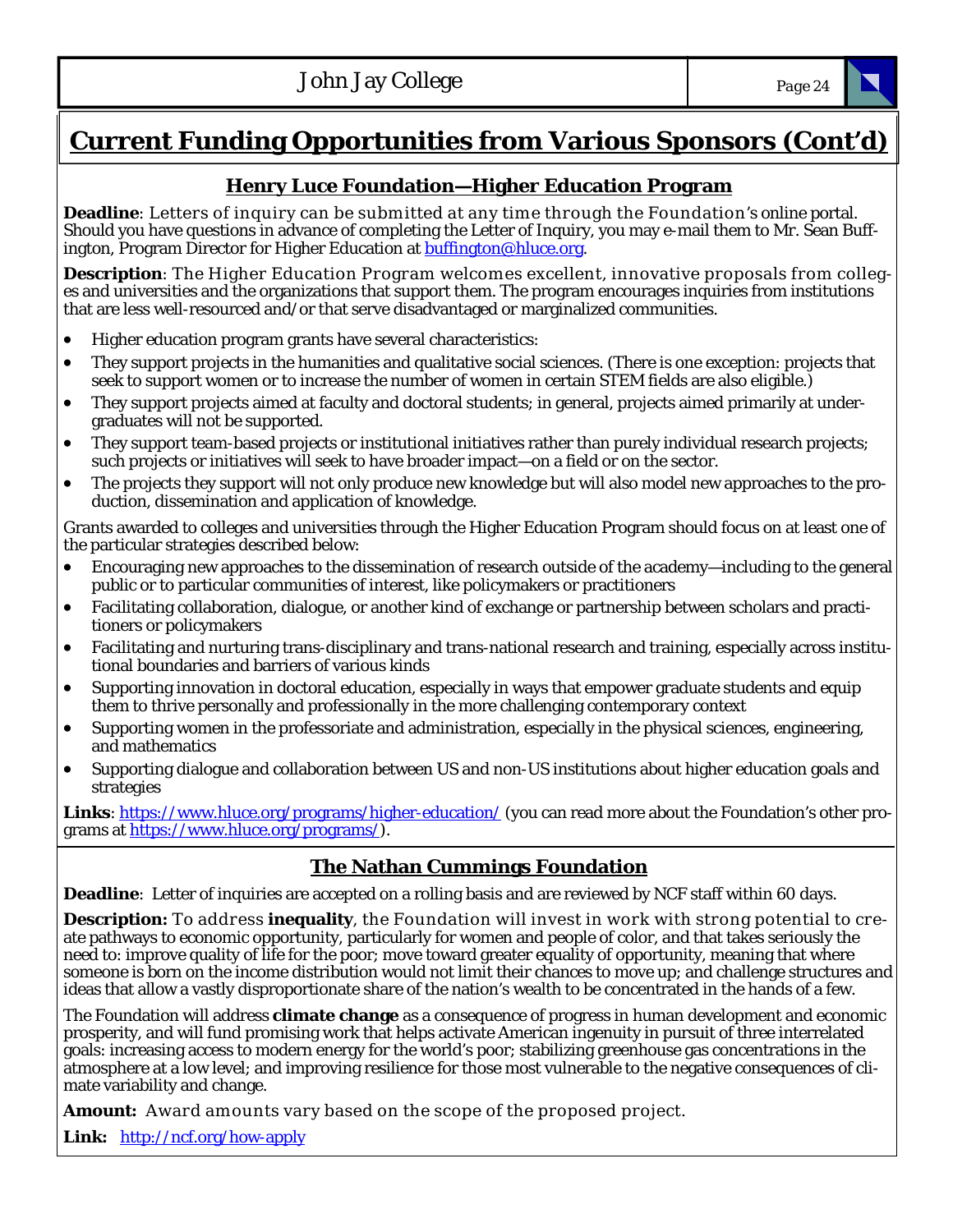# **Current Funding Opportunities from Various Sponsors (Cont'd)**

### **James S. McDonnell Foundation— Collaborative Activity Awards**

### **Deadline**: Varies

**Description:** The Foundation offers Collaborative Activity Awards to initiate interdisciplinary discussions on problems or issues, to help launch interdisciplinary research networks, or to fund communities of researchers/practitioners dedicated to developing new methods, tools, and applications of basic research to applied problems. In each case the focus of the collaborative activity must meet the program guidelines for one of the following program areas:

- Studying Complex Systems
- Understanding Human Cognition

#### **Amount:** Please see website.

Link: https://www.jsmf.org/apply/collaborative/

# **CUNY Funding Opportunities**

### **CUNY Interdisciplinary Research Grant (IRG)**

#### **Deadline**: December 6, 2021, 11:59pm

**Description**: The diversity throughout CUNY's 25-college system makes it well placed to meet the most pressing issues facing our society. Our University has faculty experts in crucial research areas, strong ties to city and state agencies, and is integrated into every NYC neighborhood.

During AY2021-2022, the CUNY Office of Research will support collaborative research in the following significant areas: Climate science

- Data science/artificial intelligence
- Public health

Innovation springs from teams of faculty who have different research backgrounds. We invite interdisciplinary proposals that address urgent scientific and societal challenges through convergent research (transdisciplinary research with societal impact). The program will fund projects that join expertise across disciplines and stipulate a clear path to new external funding. A minimum of two investigators is required: one PI and one co-PI, ideally from another CUNY college, school, and/or center. Multi-PI teams are encouraged.

**Amount**: The program will fund up to eight (8) collaborative research projects with budgets not exceeding \$40,000. Award announcements will be made by February 1, 2022.

**Link**: https://www.cuny.edu/research/research-development-programs/faculty-programs/internal-funding/ interdisciplinary-research-grant-program/

### **CUNY Junior Faculty Research Award Science and Engineering (JFRASE)**

**Deadline**: Friday, January 21, 2022

**Description**: The JFRASE program aims to identify the most talented untenured faculty in STEM fields and advance their careers by providing financial support that enables them to devote concerted attention to research projects that have significant scientific, economic, and societal impact. It is expected that this early career opportunity will increase faculty research productivity and impact. JFRASE funding enables researchers to boost their research productivity in terms of publications and conference participation. It also enables researchers to pursue high risk/ high reward research projects and enhances their ability to attract significant, prestigious external funding. JFRASE helps researchers establish their labs and research networks at a critical point in their professional lives.

**Eligibility:** All untenured tenure-tract Assistant Professors who have a promising and innovative research program in the life sciences, physical sciences, social sciences, mathematics, or engineering are eligible and encouraged to apply.

**Amount**: The award includes an unrestricted research grant in the amount of \$50K to be spent within a year of having received the award.

**Link**: https://www.cuny.edu/research/research-development-programs/faculty-programs/internal-funding/juniorfaculty-research-awards/#1634058928384-22db0ae4-e7e3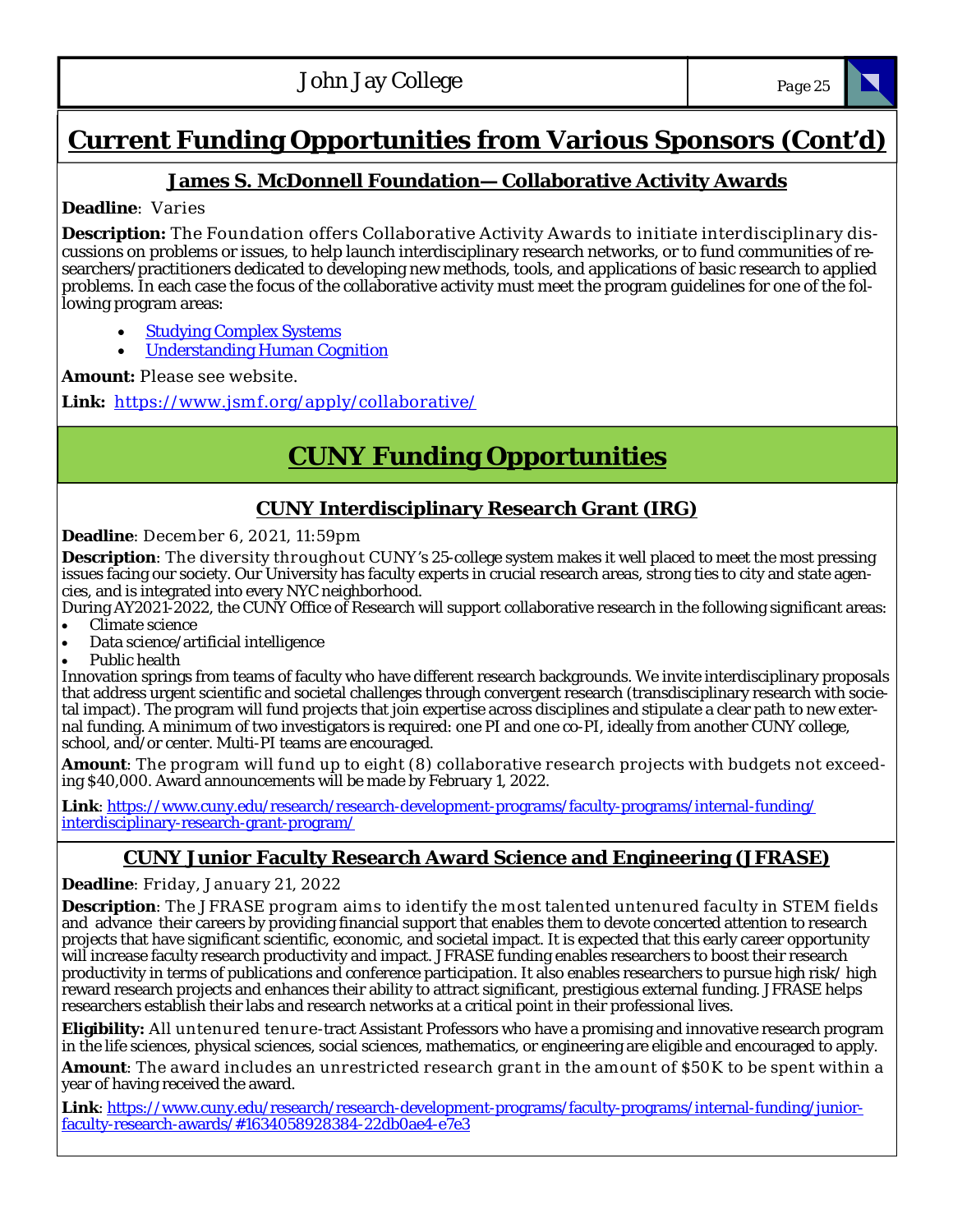# **PSC-CUNY Funding Opportunities**

#### **PSC-CUNY Research Award Program**

The Professional Staff Congress - City University of New York (PSC-CUNY) Research Award Program was established as a major vehicle to encourage and support faculty research. PSC-CUNY seeks to enhance the University's role as a research institution, further the professional growth and development of its faculty, and provide support for the established and junior scholar. Awards are distributed by the University Committee on Research Awards (UCRA), a faculty committee, and administered by RFCUNY. All applications are submitted through the Grants Proposal System.

The PSC-CUNY Research Award Program supports academically relevant research across all disciplines. Proposals must include original research or creative activities by the principal investigator (PI). Three award types are available:

- Traditional A: up to \$3,500
- Traditional B: \$3,600 to \$6,000
- Enhanced: \$6,500 to \$12,000

### **Eligibility**

Full-time members of the instructional staff, including Higher Education Officers (HEOs) and College Laboratory Technicians (CLTs) are eligible to apply for the PSC-CUNY Award Program. Co-PIs must meet all eligibility criteria. Only one application per person, per cycle (year), as either PI or Co-PI is allowable.

### **Important Dates:**

- **Monday, December 6, 2021 at noon:** This is an **optional** Internal Deadline for submissions to the PSC-CUNY Proposal System, as requested by OSP. (Allows John Jay the opportunity to review submissions for compliance with program guidelines, and ask PIs to make changes, if needed, before the Dec 15 deadline. If you cannot meet this internal deadline, ensure that your application is submitted by Dec 15 .
- **Wednesday, December 15, 2021 at 11:59PM: Deadline for submission to the Proposal System.** There will be no exceptions for late applications.

### **Important Links:**

- PSC CUNY Award Program Guidelines
- PSC CUNY Proposal Submission System
- Applicant Quick Reference Sheet (Cycle 53)
- Award Program Timeline
- PSC-CUNY 52 Workshop Slides (2021 slides not yet available)

For more information about the PSC-CUNY Research Award Program, please visit:

https://www.rfcuny.org/rfwebsite/principal-investigators/explore-pre-award-resources/internal-fundingpsc-cuny-award-program/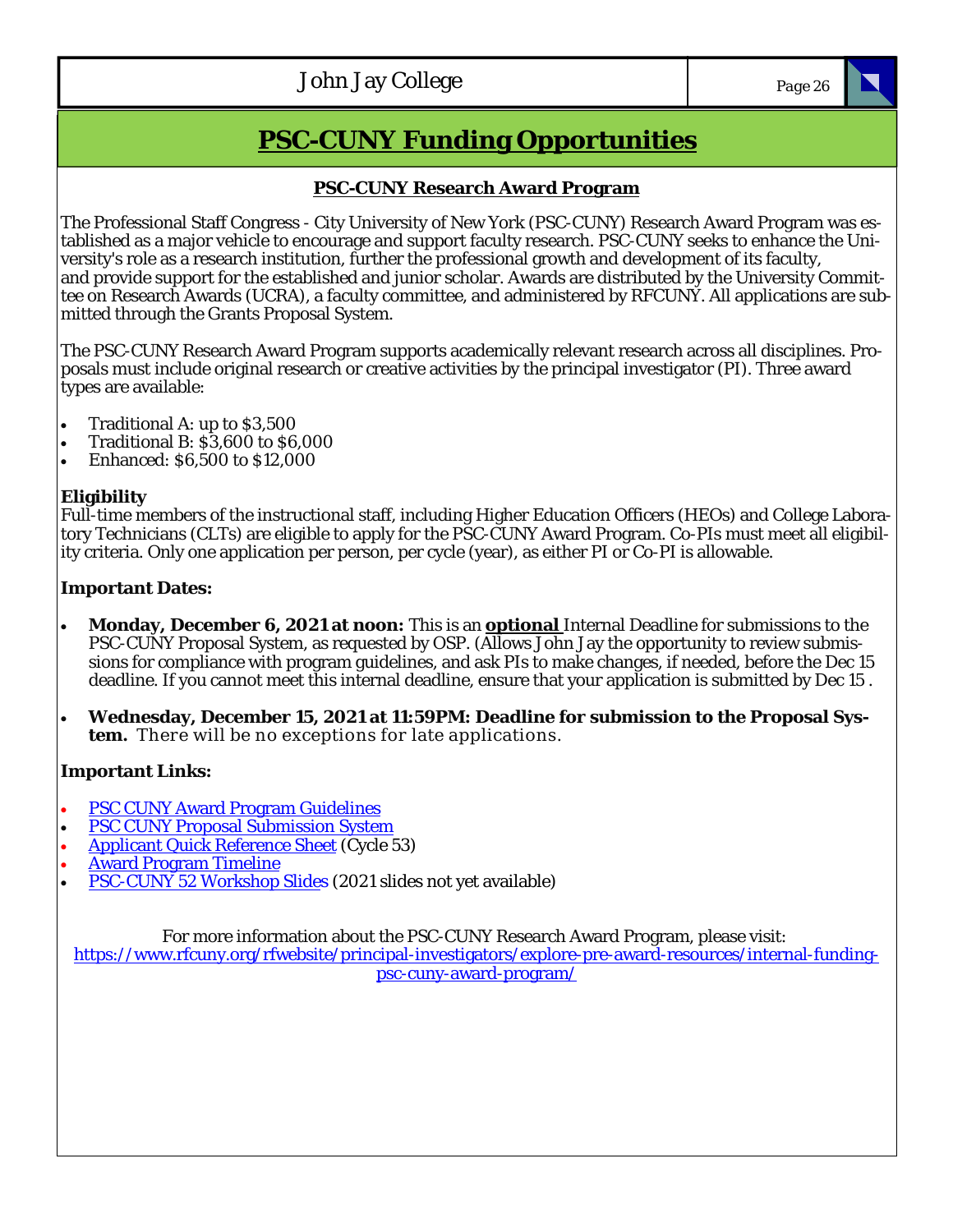# **COVID-19 Related Funding Opportunities**

### **COVID-19 Research Opportunities for CUNY Biomedical, Health Science, and Social Science Faculty**

Federal agencies are relying on the academic research sector to play an important role in addressing the COVID-19 crisis, and your research can be instrumental in helping to mitigate the impact of the coronavirus on individuals and communities. We now urge you to develop and submit new research proposals on topics related to the coronavirus pandemic and COVID-19 harm reduction.

Federal agencies like the NSF and NIH have posted many new funding opportunities, and modified existing ones, to address the present crisis. Please review federal program and agency announcement lists on a weekly basis, as they are being constantly updated. Be sure to also carefully review opportunities for any additional eligibility requirements.

Please note that COVID-19-related grant opportunities are available in a significant number of disciplines, including thematic areas where CUNY faculty have some competitive strengths. In addition to medical and scientific research directly related to fighting the virus and its spread throughout the world, other areas include education research projects that contribute to understanding the rapid shifts in education during the crisis and social science research that aims to understand the disruption, reproduction, and deepening of educational inequality caused by the crisis. Please refer to COVID-19-Related Opportunities for CUNY Faculty for a list of these opportunities.

Please also note that:

While significant funding will address the biomedical and public health dimensions of this crisis, other funding will be allocated to study the secondary societal impacts of the pandemic, for instance, the effectiveness of STEM remote education pedagogies in a new era of pandemics. CUNY researchers should prepare to submit proposals on a wide range of topics.

1. Your proposed new or revised research should factor in the realities of temporarily suspended or closed campus facilities. Please consider how your research may need to be accomplished at home or using alternate sites, as relevant. Seek guidance from your campus grants office to determine what facilities may still be accessible to you.

Suggested federal and private opportunities are now detailed below.

I. **National Science Foundation** – NSF has several mechanisms in place for funding coronavirus and COVID-19 research proposals.

> **RAPID Response Research: RAPID** is a special mechanism that NSF has set up to fund projects to address urgent research addressing a natural or anthropogenic disaster or similar unanticipated event. PI(s) must contact the NSF Program Officer(s) whose expertise is most germane to the proposal topic before submitting a RAPID proposal. This will facilitate determining whether the proposed work is appropriate for RAPID funding. The Project Description is expected to be brief and must be no more than five pages. It must include clear statements as to why the proposed research is of an urgent nature and why RAPID is the most appropriate type of mechanism for supporting the proposed work. Note that these proposal preparation instructions deviate from the standard NSF proposal preparation instructions. RAPID proposals are internally reviewed by NSF program officers. The two standard NSB-approved merit review criteria will

apply (intellectual merit and broader impacts). Requests may be made for up to \$200K, and up to one year in duration. Additional guidance from NSF can be obtained by emailing rapidcovid19@nsf.gov, and by using the NSF Proposal and Award Policies and Procedures Guide.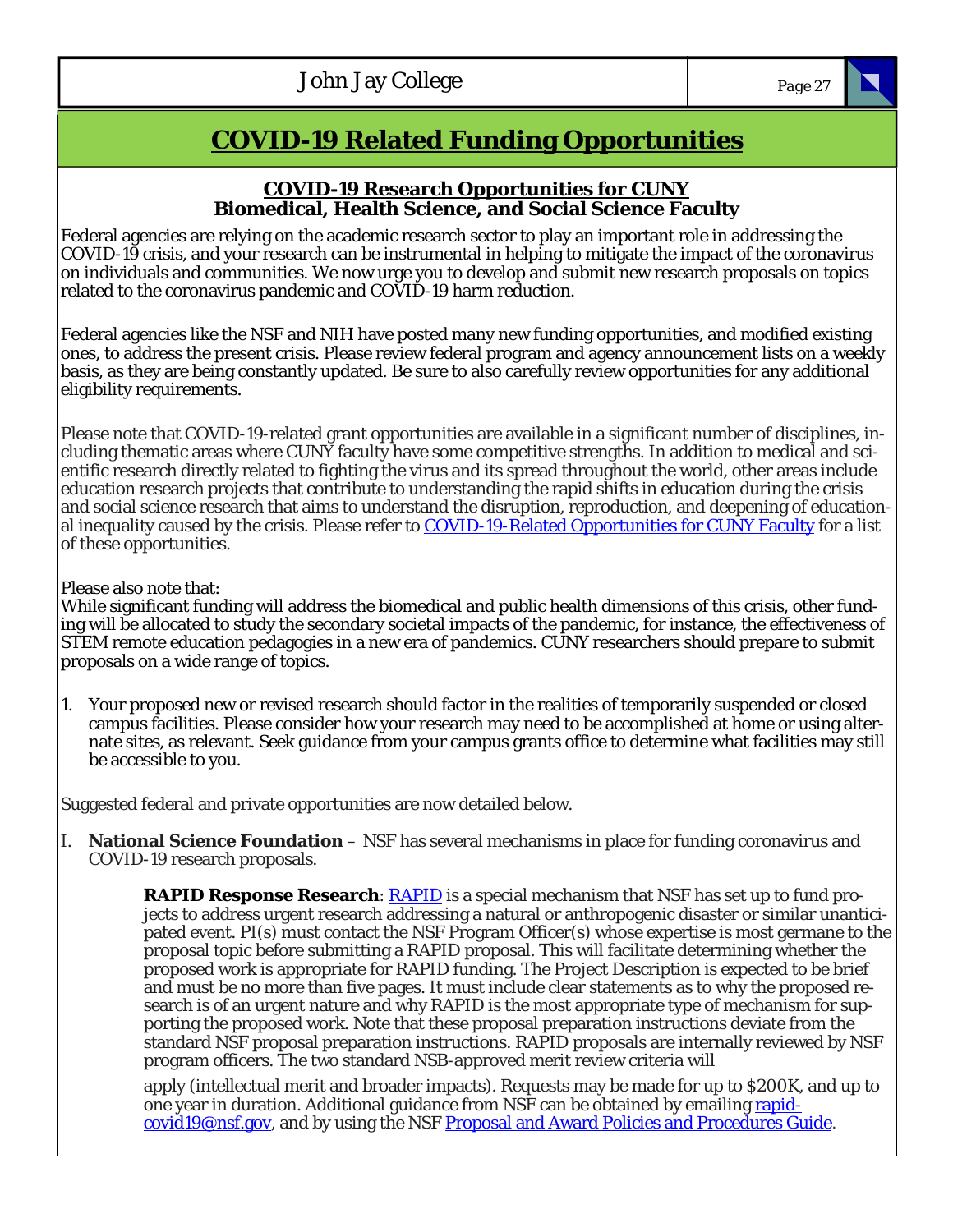# **COVID-19 Related Funding Opportunities**

- b. NSF COVID-19 Dear Colleague Letters: A "Dear Colleague" letter is a guidance document issued by NSF (or any other federal agency) that helps explain and interpret the type of targeted research that it is interested in supporting. On March 4, 2020, the Director issued the general Dear Colleague letter on COVID-19. On March 25, 2020, the Engineering Directorate issued a second Dear Colleague letter specific to COVID-19 SBIR/STTR Phase I Proposals.
- c. E**xisting NSF Programs**: Faculty can submit coronavirus and COVID-19 related proposals through existing funding opportunities. In many cases, these proposals will be prioritized for expedited review.
- d. If you currently have an active NSF grant, and COVID-19 has prevented you from providing research experiences for students, consider asking NSF whether it is willing to provide you with **Supplemental Funding for a Virtual REU**
- II. **National Institutes of Health**  NIH also has several mechanisms in place for funding coronavirus and COVID-19 research proposals. Please note, the National Institute of Allergy and Infectious Diseases (NIAID) provides most of the funding for coronavirus and COVID-19 research. For a complete list of NIH Funding Opportunities Specific to COVID-19, please visit: https://grants.nih.gov/grants/guide/ COVID-Related.cfm
	- a. **NIH Urgent Awards**: This mechanism is for PIs holding specific types of NIH research grants, listed in the full Funding Opportunity Announcement (FOA). Urgent funds may be available to help address a specific public health crisis in a timely manner that was previously unforeseen when the last application or progress report was submitted.
	- b. **Administrative Supplements:** This mechanism will supplement an existing grant with funding for relevant/associated coronavirus and COVID-19 research. Administrative supplements may be your simplest option at the NIH for quick additional funding.
	- c. **NIAID Coronaviruses Funding Initiatives**: See here for a specific listing of NIAID's coronavirus and COVID-19 priority research areas. Detailed instructions are provided for the submission of new research grants, and competitive revisions of active grants, using NIH's standard mechanisms.

Please note that the NIH has established a webpage with general information on how the research community can continue to help solve the coronavirus pandemic. Further guidance from NIH can be obtained by emailing deaweb@niaid.nih.gov.

- III. **The U.S. Department of Education,** Office of Postsecondary Education, has issued guidance to all grants programs in response to COVID-19. Please refer to **FAQs** for U.S. Department of Education OPE Grants Programs.
- IV. **American Heart Association and Other Private Funders**  Private funders like the American Heart Association are also making grants to support pressing research.
- **V. Pivot and GrantForward**  To discover new and additional funding mechanisms, remember to run coronavirus and/or COVID-19 searches using CUNY's funding opportunity databases Pivot and GrantForward. Numerous federal agencies, state and local governments, and private foundations will also be diverting resources to coronavirus and COIVD-19 research or harm reduction projects. These funding initiatives can be easily located using Pivot and GrantForward. All faculty, staff, and students can log-in using their CUNY email address.

Please stay safe, and if you have any questions about seeking or applying to these funding opportunities, do not hesitate to reach out to your campus grants office or the Award Pre-Proposal Support (apps@rfcuny.org) staff at RFCUNY or **Explore Our Pre-Award Resources.**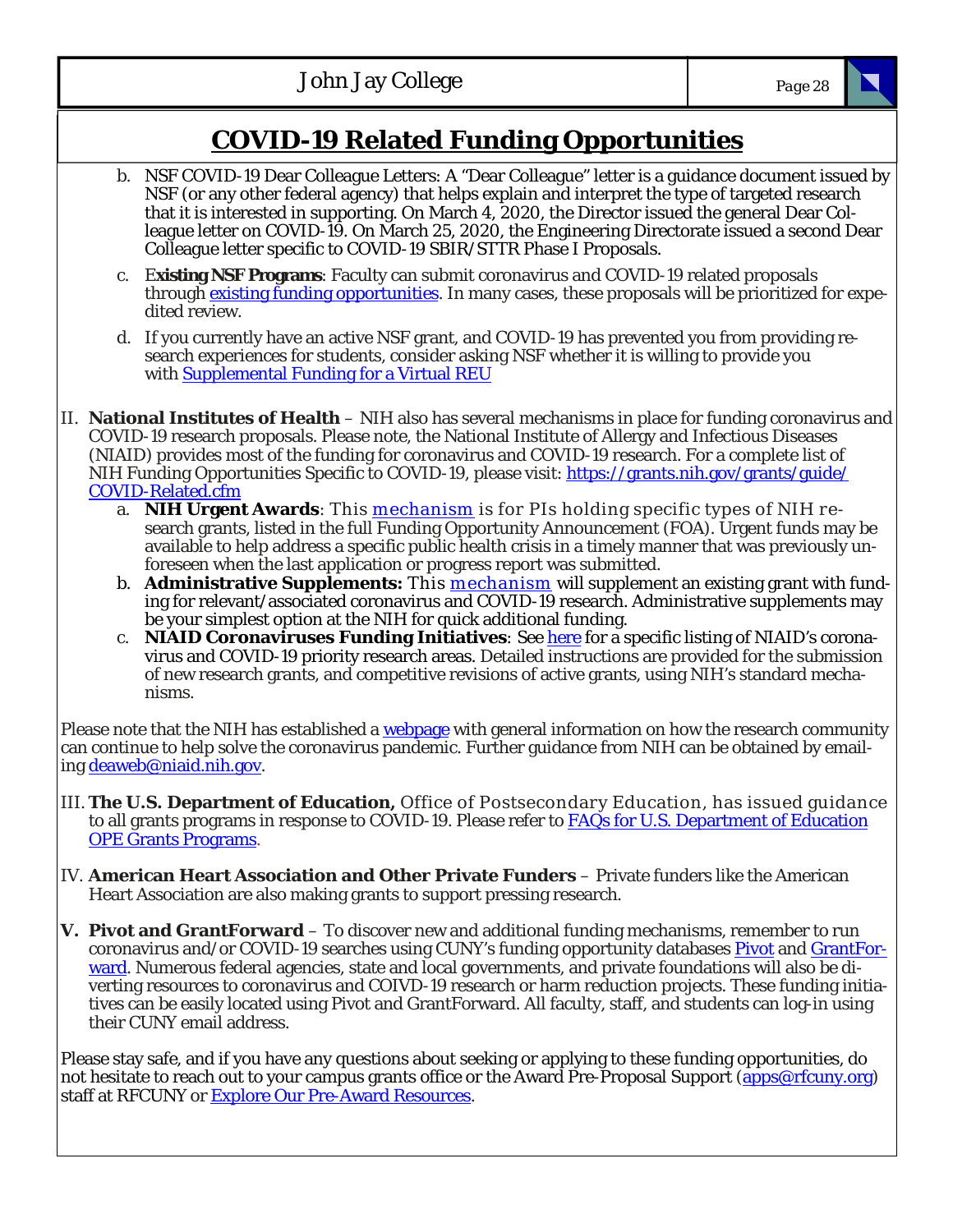

*Page 29* **Sponsored Programs Newsletter** 

### **Office of the Advancement of Research's (OAR) Internal Funding Opportunities**

**NOTE:** *The Office for the Advancement of Research (OAR) is dedicated to working with faculty in the pursuit of their research and scholarly goals, and is available to assist faculty in grant-seeking and publication activities. Faculty members are encouraged to consult with OAR on any aspect of these processes. OAR promotes faculty success through several funding programs. Applications to all programs are accepted on a rolling basis (with the exception of the Senior Scholar Release Program, for which applications are accepted between Feb 15th and March 30th). Applications are reviewed during the first full week of each calendar month, with decisions returned to applicants by the second Thursday of each calendar month. Funding is offered through the following programs listed below:* 

*For more information on Internal Funding, please visit us at: http://www.jjay.cuny.edu/oar-funding-opportunities*

### **Seed Money Requests**

**Description:** Funds are available to support pilot or preliminary work necessary to pursue a major grant application to an external funding agency. Funds may be requested to undertake a pilot study to gather background data toward supporting a major proposal. Funds may also be requested to conduct planning activities or support the writing of a major proposal. **Funds are limited to \$2,000 per request.** Faculty requesting Seed Money will need to submit to an external funding program within one (1) year of receiving funding, and must revise and resubmit the proposal at least one time (to the same or an alternative external funding program) if the original proposal is not funded. To make a request to the Seed Money program, faculty must submit a two page project summary to OAR. This summary should justify the seed request, detail the funding agency being targeted and the nature of the planned proposal, and provide a detailed budget. Requests should be submitted in electronic form to OAR (oar@jjay.cuny.edu) with Seed Money clearly indicated in the subject line.

#### \_\_\_\_\_\_\_\_\_\_\_\_\_\_\_\_\_\_\_\_\_\_\_\_\_\_\_\_\_\_\_\_\_\_\_\_\_\_\_\_\_\_\_\_\_\_\_\_\_\_\_\_\_\_\_\_\_\_\_\_\_\_\_\_\_\_\_\_\_\_\_\_\_\_\_\_\_\_\_\_\_\_\_\_\_\_\_\_\_\_\_ **Open-Access Publication Funding**

Description: Funds are available to faculty who wish to publish articles in open-access format in major, peer-reviewed, scholarly journals. Once a manuscript is accepted for publication, faculty must submit a request to OAR with the journal name, a copy of the acceptance letter, and a brief description of the journal quality and reach. Requests should be submitted in electronic form to OAR (oar@jjay.cuny.edu) with Open-Access Publication clearly indicated in the subject line. **Funding is limited to \$1,000 per request.** 

#### **\_\_\_\_\_\_\_\_\_\_\_\_\_\_\_\_\_\_\_\_\_\_\_\_\_\_\_\_\_\_\_\_\_\_\_\_\_\_\_\_\_\_\_\_\_\_\_\_\_\_\_\_\_\_\_\_\_\_\_\_\_\_\_\_\_\_\_\_\_\_\_\_\_\_\_\_\_\_\_\_\_\_\_\_ Faculty Scholarship Funding**

**Description:** Funds are available to support efforts related to the publication of a significant work of scholarship or the mounting of a creative work such as a performance, art exhibition, musical composition, etc. **Funds are limited to \$1,500 per request,** and can be used for the purpose of travel to libraries, archives, or other sites for data collection; purchase of software or equipment required for analysis; costs related to the mounting of creative works, etc. Funds are not intended to support release time or conference travel. Faculty requesting Faculty Scholarship Funding must publish (as a book or in a peer-reviewed journal) or produce the results of the funded work within one (1) year of receiving funding. To make a request to the Seed Money program, faculty must submit a two-page project summary to OAR. This summary should justify the need for funding, describe the intended scholarly outcome, and provide a detailed budget. Requests should be submitted in electronic form to OAR (oar@jjay.cuny.edu) with Scholarly Output Funding clearly indicated in the subject line.

### **Proposal Pre-Review**

\_\_\_\_\_\_\_\_\_\_\_\_\_\_\_\_\_\_\_\_\_\_\_\_\_\_\_\_\_\_\_\_\_\_\_\_\_\_\_\_\_\_\_\_\_\_\_\_\_\_\_\_\_\_\_\_\_\_\_\_\_\_\_\_\_\_\_\_\_\_\_\_\_\_\_\_\_\_\_\_\_\_\_\_\_\_\_\_\_\_

**Description**: To improve the quality of external grant proposals and their likelihood of success, OAR makes funds available for faculty to obtain external reviews of grant proposals, prior to their submission to an agency or funding organization. Requests must be made in writing to OAR (oar@jjay.cuny.edu) with Proposal Pre-Review clearly indicated in the email subject line. Please include a summary of the grant application to be reviewed, along with a potential reviewer's name, title, affiliation(s), and a brief (one sentence) description of her qualifications. Faculty are responsible for identifying and handling all communications with the peer reviewer, and the request must be sent at least five weeks before the grant deadline in order to be considered. OAR **will provide an honorarium of \$250 (limited to one review per grant application),** which will be paid directly to the peer reviewer to incentivize her work. The PI must submit a copy of the external review to OAR at least two weeks prior to the grant application deadline in order for the honorarium to be paid.

### \_\_\_\_\_\_\_\_\_\_\_\_\_\_\_\_\_\_\_\_\_\_\_\_\_\_\_\_\_\_\_\_\_\_\_\_\_\_\_\_\_\_\_\_\_\_\_\_\_\_\_\_\_\_\_\_\_\_\_\_\_\_\_\_\_\_\_\_\_\_\_\_\_\_\_\_\_\_\_\_\_\_\_\_\_\_\_\_\_\_\_ **Book Publication Funding**

**Description:** The Office for the Advancement of Research wishes to support faculty authors who are in the process of publishing books (as a single-author/editor or first-author/editor) with high-quality, reputable presses. OAR will reimburse the author up to \$1,000 to pay page fees, indexing fees, image rights, etc. Once a book proposal is accepted for publication, faculty must submit a request to OAR with (1) the original proposal, (2) a copy of the publication contract, (3) a brief description of the publisher's quality and reach, and (4) copies of receipts or invoices for the services to be funded. Applications will not be considered in the absence of receipts or invoices totaling the full amount of funding requested. Please note that contracts in which the author receives an advance of any amount are not eligible for this funding program. Requests should be submitted in electronic form to OAR (oar@jjay.cuny.edu) with Book Publication clearly indicated in the subject line.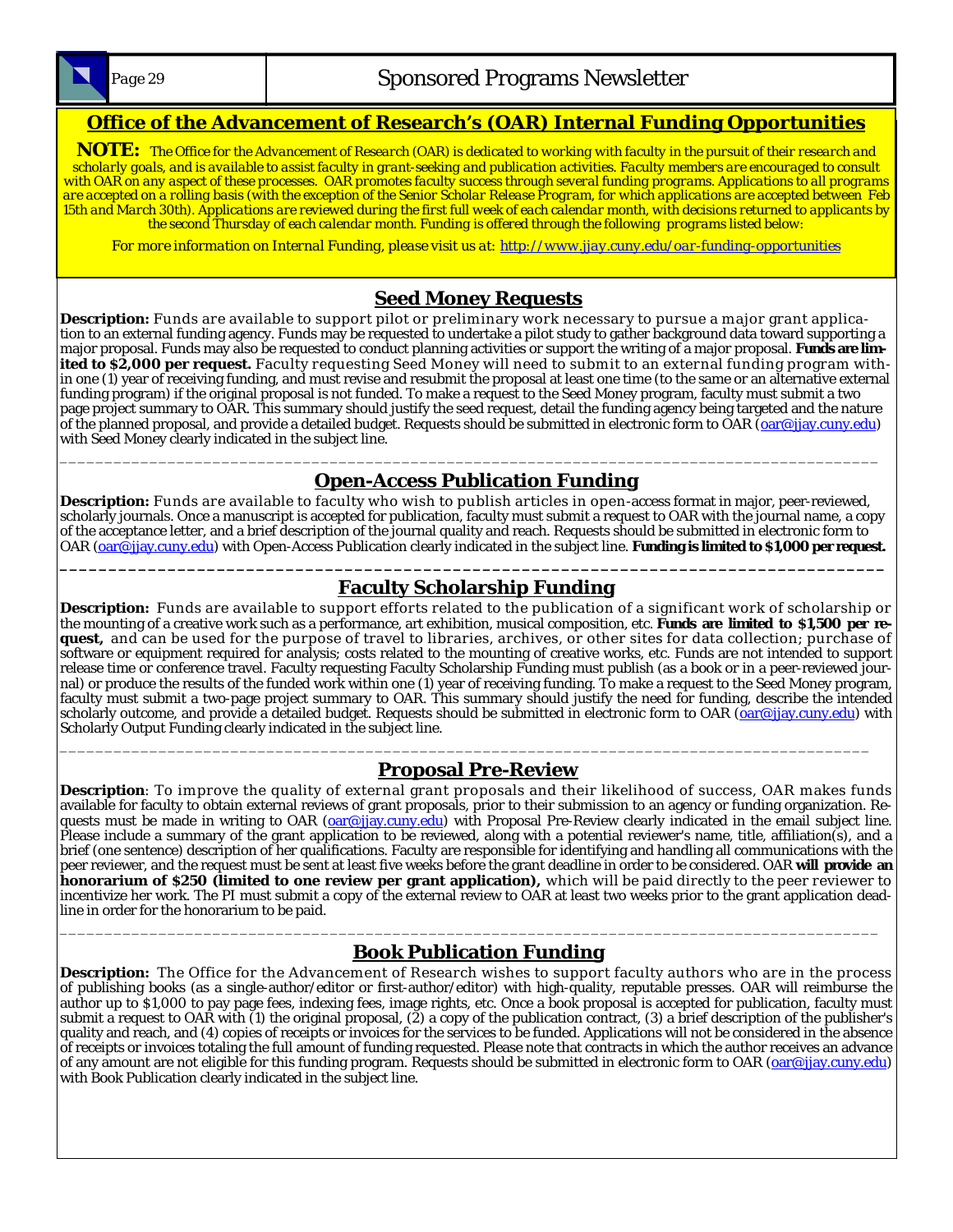

### **The Office for the Advancement of Research's Internal Funding Programs (Cont'd)**

#### **Community Event Funding**

**Description:** The OAR will fund scholarly or creative events to be held at John Jay College that are free of charge and open to faculty or the John Jay Community as a whole. Faculty requesting funding should submit a 2-3 page proposal in electronic form to OAR (oar@jjay.cuny.edu) with Collaborative and Community Project Funding clearly indicated in the subject line. Successful requests will include either (1) a description of the collaborative project, planned scholarly outcomes and external funding applications, and a detailed budget with justifications for why funding is needed; or (2) a detailed description of the planned events or opportunities, along with a budget and a clear rationale for how the John Jay community stands to benefit. **Average funding is expected to range from \$1,000 to \$1,500.** 

### **Enhanced Travel Funding**

**\_\_\_\_\_\_\_\_\_\_\_\_\_\_\_\_\_\_\_\_\_\_\_\_\_\_\_\_\_\_\_\_\_\_\_\_\_\_\_\_\_\_\_\_\_\_\_\_\_\_\_\_\_\_\_\_\_\_\_\_\_\_\_\_\_\_\_\_\_\_\_\_\_\_\_\_\_\_\_\_\_\_\_** 

**Description:** The OAR will fund major travel opportunities with the potential to have a significant impact on a faculty scholar's trajectory. Examples include personally invited talks, special workshops or trainings, keynote addresses at major conferences, etc. Travel to present papers accepted as part of a public call or invitation to a standard academic conference is not eligible. **Requests are limited to \$1,000 per faculty member.** In order to apply, please submit requests in electronic form to OAR (oar@jjay.cuny.edu) with Enhanced Travel Funding clearly indicated in the subject line. Successful requests will include (1) a justification for the funding need that clearly differentiates the travel opportunity from the general round of academic conferences in your discipline; (2) a personal letter of invitation detailing the expected parameters of your participation; and (3) an accompanying explanation from your department chair as to why they are unable to fund the opportunity through the departmental travel allocation.

#### \_\_\_\_\_\_\_\_\_\_\_\_\_\_\_\_\_\_\_\_\_\_\_\_\_\_\_\_\_\_\_\_\_\_\_\_\_\_\_\_\_\_\_\_\_\_\_\_\_\_\_\_\_\_\_\_\_\_\_\_\_\_\_\_\_\_\_\_\_\_\_\_\_\_\_\_\_\_\_\_\_\_\_\_\_\_\_\_\_\_\_ **Emergency Fund Program**

**Description:** Support is available for research or other scholarly activities that specifically address a need that is urgent and/or time sensitive in nature. This may include support for research on disasters or other unanticipated events for which a rapid response is critical. Emergency funds may also be requested for events that could not be anticipated in the normal course of research, for example, new legislative funding priorities that are time-sensitive in nature, cuts to a grant budget that may severely impact performance, etc. Emergency Funds are not appropriate for needs that could have been anticipated in the normal course of research. To make a request to the Emergency Fund, faculty must submit a one-page project summary electronically to OAR (oar@jjay.cuny.edu, with Emergency Funds clearly indicated in the subject line) detailing the nature of the research planned and reason the project qualifies for emergency funds, including a detailed budget. **Average funding is expected to be \$3,000.** 

### **\_\_\_\_\_\_\_\_\_\_\_\_\_\_\_\_\_\_\_\_\_\_\_\_\_\_\_\_\_\_\_\_\_\_\_\_\_\_\_\_\_\_\_\_\_\_\_\_\_\_\_\_\_\_\_\_\_\_\_\_\_\_\_\_\_\_\_\_\_\_\_\_\_\_\_ Senior Scholar Release Program**

**Description:** This program is intended for tenured Associate and full Professors who are working toward a major scholarly outcome or creative project and have no other sources of course release. **The fund provides 1-2 courses of release time** to be used in the subsequent academic year (or, in the case of Fall applications, the following semester). Applications for release during the 2018-19 Academic Year are due March 30, 2018; if any courses of release time remain unallocated, an additional round of applications for Spring 2018 will be accepted during the Summer with a deadline of September 30, 2018. These funds cannot be used for Summer Salary or any support other than course release time during the semester designated in the original application. Faculty must submit a two- to five-page project summary to the Office for the Advancement of Research, detailing the nature of the scholarship planned and the reason the project requires the requested amount of course release time. Requests should be submitted in electronic form to OAR (oar@jjay.cuny.edu) with Scholar Release Program clearly indicated in the subject line.

*Funds in each category listed above are limited and available on a first-come, first-serve basis. The Office for the Advancement of Research will try to post, in an ongoing manner, what program budgets have been exhausted for an academic year. However, faculty are advised to consult our webpage or send an inquiry email to oar@jjay.cuny.edu before writing a proposal to confirm that a specific program is still accepting invitations.* 

\_\_\_\_\_\_\_\_\_\_\_\_\_\_\_\_\_\_\_\_\_\_\_\_\_\_\_\_\_\_\_\_\_\_\_\_\_\_\_\_\_\_\_\_\_\_\_\_\_\_\_\_\_\_\_\_\_\_\_\_\_\_\_\_\_\_\_\_\_\_\_\_\_\_\_\_\_\_\_\_\_\_\_\_\_\_\_\_\_\_\_

*In addition to these funding programs, OAR also has several competitive Award programs that recognize faculty scholarship and fund competitive research proposals, including: the Faculty Scholarly Excellence Award Program, the Collaborative Research Award Program, the Faculty Mid-Career Research Support Program, and the Donal EJ MacNamara Junior Faculty Award. To find out more about these Award programs please visit the Research page on the John Jay.*